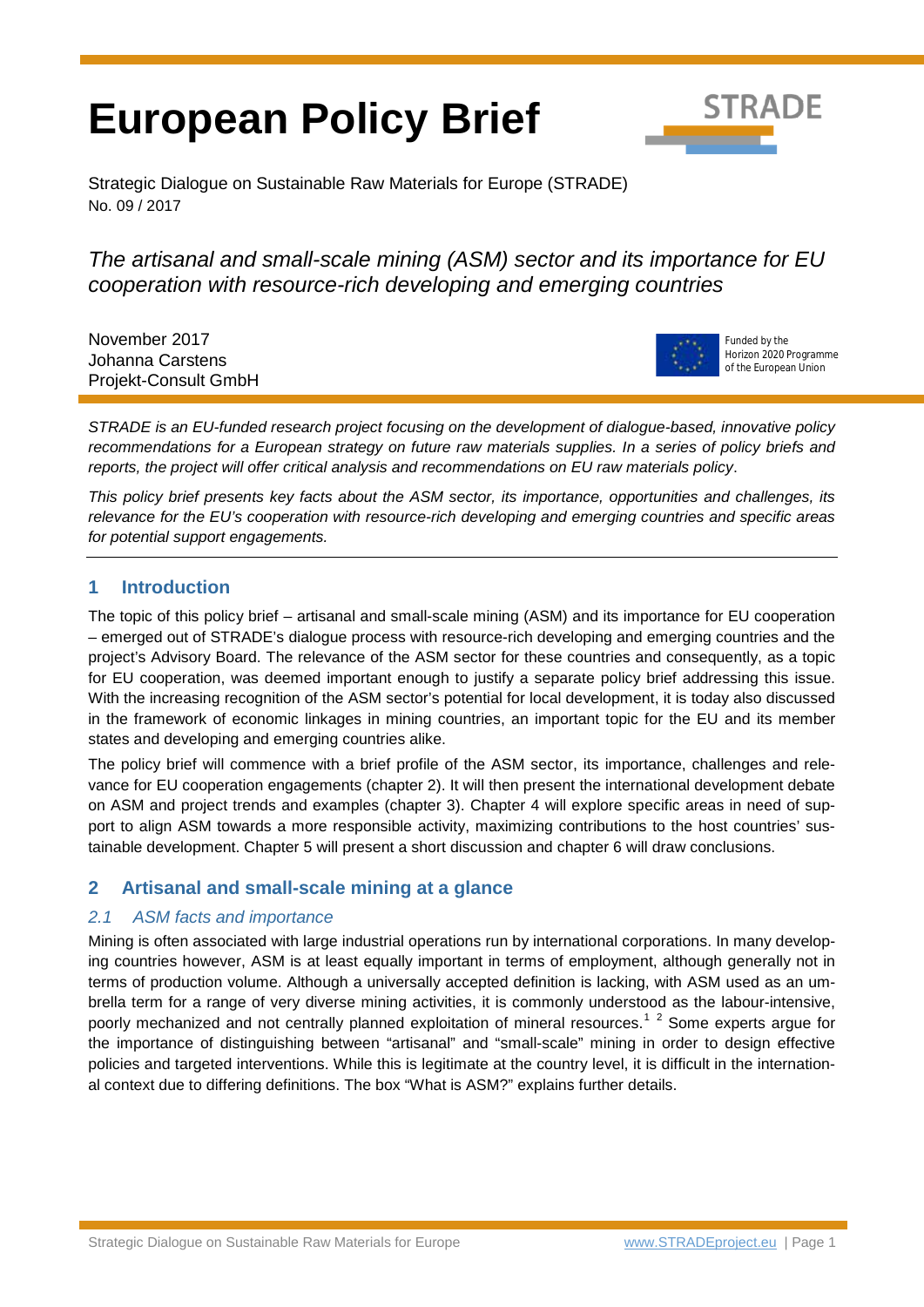The OECD due diligence guidelines, on which the EU bases its Conflict Minerals Regulation, define ASM as: "formal or informal mining operations with predominantly simplified forms of exploration, extraction, processing, and transportation. ASM is normally low capital intensive and uses high labour intensive technology. ASM can include men and women working on an individual basis as well as those working in family groups, in partnership, or as members of cooperatives or other types of legal associations and enterprises involving hundreds or even thousands of miners."<sup>[3](#page-16-2)</sup>

The ASM sector contributes considerably to the GDP as well as to economic development, diversification and technical innovation in rural areas of many resource-rich developing and emerging countries. Some recent studies even recognise a positive influence of the ASM sector on democratisation and political participation in remote areas. $4$  Three main product groups mined by ASM can be distinguished: Highvalue minerals, such as gold, diamonds and gemstones, 3T (tantalum, tin, tungsten); coal; and low-value non-metallic raw materials, such as sand, gravel and clay. Some industrial metals, such as cobalt, are also mined by ASM in significant quantities. The ASM sector is responsible for approximately 15 – 20  $\%$  of global m[i](#page-1-0)nerals and metals production. [5](#page-16-4) [6](#page-16-5)

#### **What is ASM?**

ASM refers to artisanal and small-scale mining. The precise definition of "artisanal" versus "small-scale" mining differs from one country to the other. Yet other countries do not differentiate between the two.

Both, artisanal and small-scale mining operations, may be legal, illegal or "a-legal" (cf. 2.2), formal or informal, and feature various degrees of mechanisation. Motivations range from poverty (making a living) to entrepreneurial (making profit).

Countries that have specific legal provisions for artisanal and/or small-scale mining sometimes encounter problems with miners trying to define their operations as small-scale or even artisanal in order to avoid having to comply with stronger mining regulations.

<span id="page-1-4"></span><span id="page-1-3"></span><span id="page-1-2"></span><span id="page-1-1"></span>Its particular importance lies in providing jobs for unskilled workers and a source of monetary income in rural areas.<sup>[7](#page-16-6)</sup> As per conservative estimates, in 1999, approximately 13 million miners worldwide directly worked in the ASM sector and further 80-100 million people depended indirectly on ASM.<sup>[2](#page-0-0)</sup> According to a 2011 estimate, these numbers have risen to at least 25 million miners and 150-170 million indirectly depending on ASM.<sup>[8](#page-16-7)</sup> The map below shows the estimate numbers of ASM miners per country and demonstrates the importance of the sector for employment in Africa, Asia and Latin America. Employment in artisanal mining significantly outnumbers industrial mining employment, which reportedly provided 3.7 million jobs in 2010. $^{\circ}$ Specific estimates for the gold sector indicate that, as of 2011, over 16 million miners were involved in ASGM (Artisanal and Small-scale Gold Mining), producing between 380 and 450 tonnes of gold per year.<sup>[10](#page-16-9)</sup>

<span id="page-1-0"></span><sup>&</sup>lt;sup>i</sup> It should be noted that all figures related to the ASM sector, be it on production volume or on the workers involved, are always estimates and extrapolations due to 1) the high degree of informality of the sector and the consequent unavailability of reliable statistical data and 2) the differing definition of ASM in the national legislation of different countries.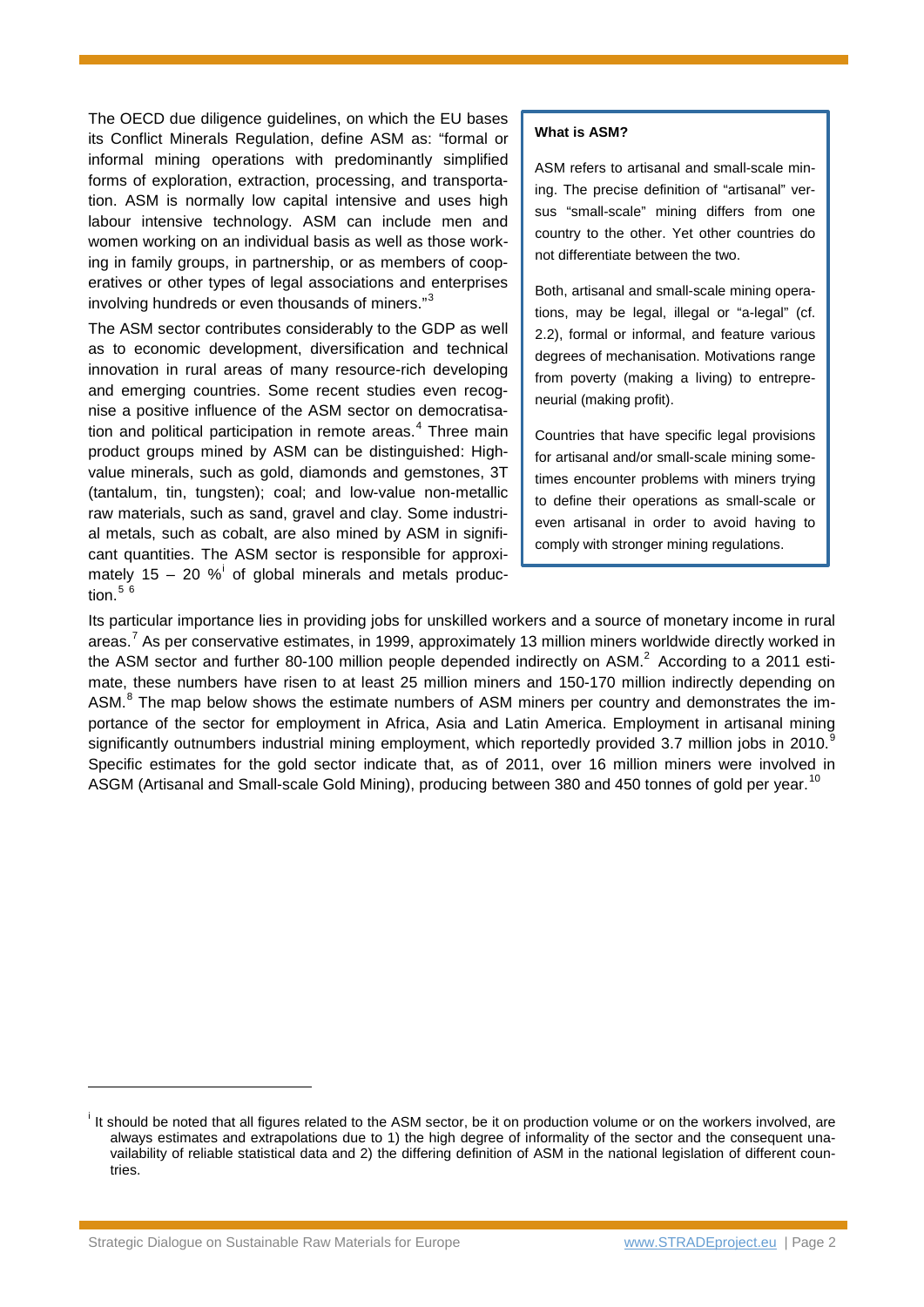

# World Map of Artisanal and Small-scale Mining: ASM Population

Map 1: Estimated number of artisanal and small-scale miners per country

Source: http://artisanalmining.org/Inventory/

## <span id="page-2-2"></span>*2.2 ASM challenges*

Although essential in terms of poverty alleviation and rural development,<sup>[11](#page-16-10) [12](#page-16-11) [13](#page-16-12)</sup> ASM is rarely incorporated adequately in the legal and regulatory frameworks. The mining model which has been introduced over the last 30 years has systematically privileged mining in the industrial sector, contributing to the marginalisation and the disregard of ASM. The "prioritisation" of industrial mining introduced with the liberalisation of the sector goes a long way in explaining the persistence of the largely unregulated nature of ASM activities which may be seen as a central cause for the severe problems which have accompanied the sector. The lack of regulatory frameworks for ASM is in striking contrast to the call in the industrial sector for the introduction as of the early 1990s of clear rules and guarantees regarding exploration and mining rights, majority ownership for the private investor, taxation, foreign exchanges, escrow accounts, and profit and capital repatriation. In view of the fact that ASM mining activities have until recently continued to operate most often in the absence of an effective regulatory framework, this area of activity is summed up by the 'a-legal' neologism, a concept coined by Nicholas Garrett and Harrison Mitchell based on the Greek privative alpha prefix to describe a situation that is only illegal because the state does not create the necessary conditions for ac-tors to comply with the law.<sup>[14](#page-16-13)</sup>

<span id="page-2-1"></span>In addition, policies targeted to the sector seldom take into account implementation challenges related to the remoteness of the operations. The mining activities often take place informally and clandestinely without valid licenses and beyond any institutional control. Due to very basic mining skills coupled with low or no mechanization, the extraction is commonly unsystematic and ineffective. Moreover, miners often cannot overcome simple geological constraints or take advantage of scale effects because of their limited financial means. [15](#page-16-14) The improper use of chemical reagents, the irresponsible disposal of processing residues, and the lack of mine rehabilitation measures significantly impact the environment and the living conditions of miners and local communities.<sup>[16](#page-16-15) [17](#page-17-0) [18](#page-17-1) [19](#page-17-2)</sup> ASM miners frequently face dangerous working conditions, which are in conflict with human and labour rights, mining best-practices, and basic occupational health and safety (OHS) standards[.](#page-0-0)<sup>2[7](#page-1-1)[20](#page-17-3)</sup>

# <span id="page-2-0"></span>*2.3 Links to conflict and poverty*

ASM often exploits minerals like gold, 3T, cobalt, or gemstones, which in many regions of the world have been linked with the financing of armed conflicts and criminal networks.<sup>[2](#page-0-0) [21](#page-17-4) [22](#page-17-5)</sup> <sup>[23](#page-17-6)</sup> In rural and remote areas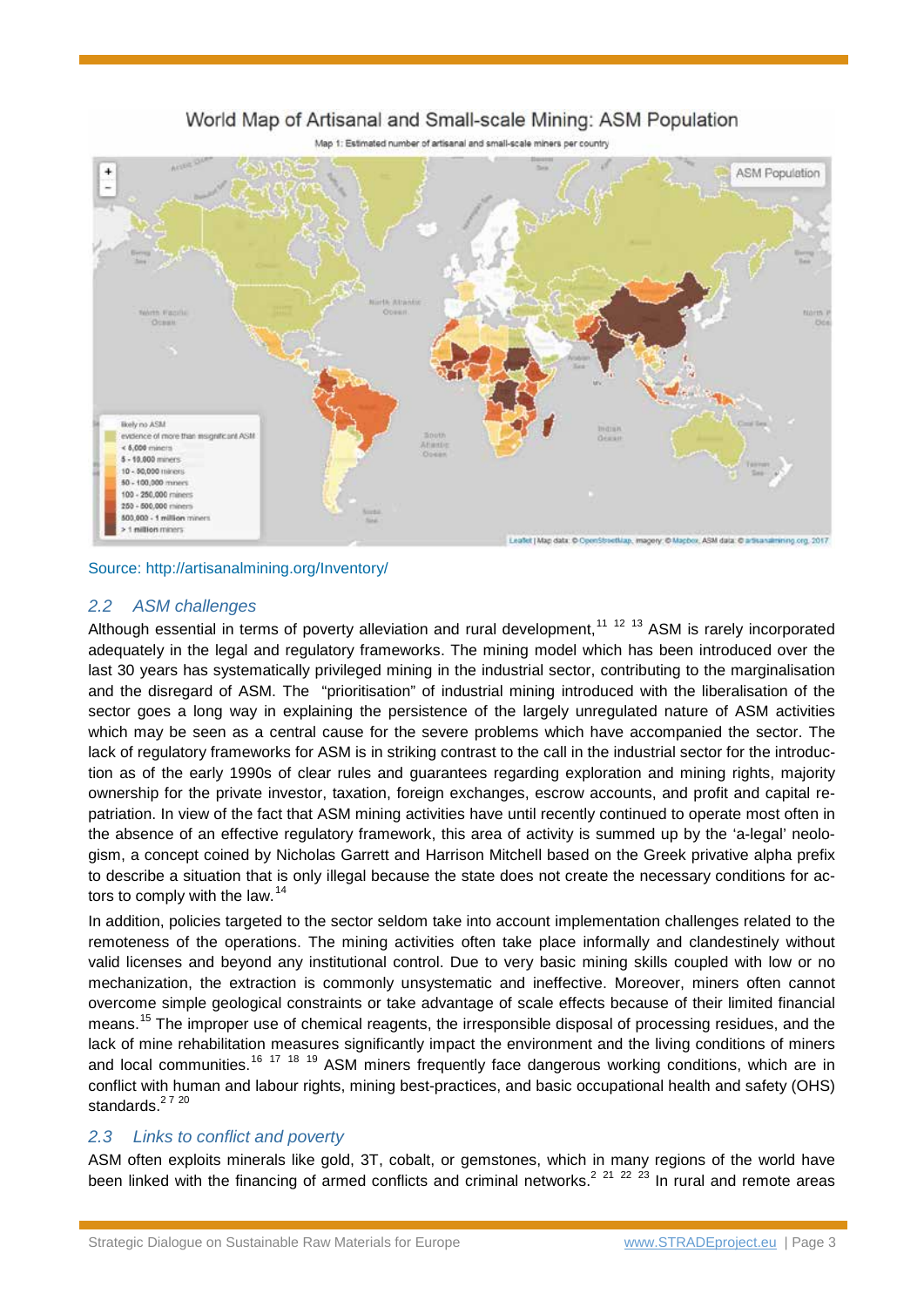<span id="page-3-0"></span>ASM is often the only employment alternative for poor, uneducated people besides traditional subsistence farming.<sup>[7](#page-1-1) [24](#page-17-7) [25](#page-17-8) [26](#page-17-9)</sup> Economic shocks, such as loss of crops or arable land due to natural disasters or land grabbing, the closure of large-scale mining companies or civil wars drive additional people into ASM. Migrant ASM miners at times may not respect private, indigenous or corporate property or protected areas which can lead to severe conflicts among the different stakeholders.<sup>[27](#page-17-10) [28](#page-17-11) [29](#page-17-12) [30](#page-17-13)</sup> [31](#page-17-14) Moreover, ASM communities may suffer from social disruptions that accompany migration, corrupt local authorities, armed groups, and hostile mining companies. Irrespective of applicable law, children are often involved in the mining activities<sup>[20](#page-2-0)</sup> and women suffer multiple discriminations<sup>[32](#page-17-15)</sup> [33](#page-17-16). Failures and inefficiencies in fighting poverty have contributed to the increase in ASM activities as evidence suggests that these are, by and large, poverty-driven.<sup>[26](#page-3-0) [34](#page-17-17)</sup> Therefore, in countries rich in mineral resources, ASM is a highly relevant topic for development cooperation in terms of poverty alleviation, rural development, and environmental protection.

## <span id="page-3-6"></span><span id="page-3-5"></span>*2.4 Relevance of ASM for resource-rich developing and emerging countries and the EU*

<span id="page-3-4"></span>Previous STRADE research found that ASM is an important topic in many developing and emerging countries' mining and mineral strategies[ii](#page-3-1) [35](#page-17-18) and for African and Latin American stakeholders when discussing necessary support for their mining sectors.<sup>[36](#page-17-19)</sup> The 2017 Annual General Meeting of the Intergovernmental Forum (IGF) on Mining, Minerals, Metals and Sustainable Development had ASM as its main topic.<sup>[37](#page-17-20)</sup> Given that the member countries choose the topics for the Annual Meeting, this underlines the priority for ASM on the international agenda.

The EU mentions the ASM sector in the RMI as a potential field for resource-related cooperation with developing countries. Specific references are made to improving environmental, social and human rights condi-tions, and combatting child labour.<sup>[38](#page-17-21)</sup> The EIP Strategic Implementation Plan mentions the development of technology and innovative metallurgical techniques, especially suitable to ASM, as one of its priority action areas for the cooperation with Latin America.<sup>[39](#page-17-22)</sup> EU and member states' international development engagements in this field, previous and current, also suggest the sector's relevance and need for support has been noticed (cf. [3.4\)](#page-5-0).

# **3 ASM in the international development debate**

## *3.1 A brief history of ASM in the international debate and projects trends*

ASM has been overlooked or marginalized in the international development debate for a long time due to various reasons.<sup>[iii](#page-3-2)</sup> In the 1970's, the development community first started to engage with the topic, but was preoccupied with defining what ASM actually was. In the 1980's, in line with the general donor thinking at the time, technical issues were high on the agenda and in the early 1990's became integrated with environmental (especially mercury emissions from artisanal gold mining), legal, social and economic issues. Later in the 1990's the issue of legalization and formalization of the ASM sector gained attention<sup>[iv](#page-3-3)</sup>, followed by the relation between industrial mining companies and ASM, gender and child labour issues. In the 2000's, community related issues and sustainable livelihoods were the latest trend and ASM's contribution to poverty reduc-

<span id="page-3-1"></span><sup>&</sup>lt;sup>ii</sup> Developing and emerging countries' mining policy documents mentioning the importance of ASM for their mining sectors include the African Mining Vision and national strategies of Ghana, Liberia, South Africa, Mongolia, Colombia, Mexico, Argentina and Peru.

<span id="page-3-2"></span>III Among these, besides a general dislike to engage in the mining sector and the focus on industrial mining, the perception that ASM does not need assistance as its actors have already escaped extreme poverty. Where this is true, it comes at the cost of high vulnerability, still justifying assistance. But, as one publication (<sup>40</sup> p. 30f.) states: "Unfortunately, more development programmes focus on poverty-doomed (and -perpetuating) sectors than on opportunities to escape poverty. While "high mobility and flexibility in the job market" is praised as a "virtue" in economically developed countries, migration of the urban and rural poor into ASGM areas is almost everywhere condemned as a "problem".

<span id="page-3-3"></span>iv This was a reaction to a growing informal ASM sector, in large part a consequence of the structural adjustment programmes (SAP) and mining sector reforms initiated by the World Bank. These aimed at attracting foreign investors and were thus tailored to the needs of the large-scale mining sector, overlooking the creation of adequate legislation for the ASM sector. At the same time, many people turned to (informal) ASM due to growing unemployment as a consequence of SAPs.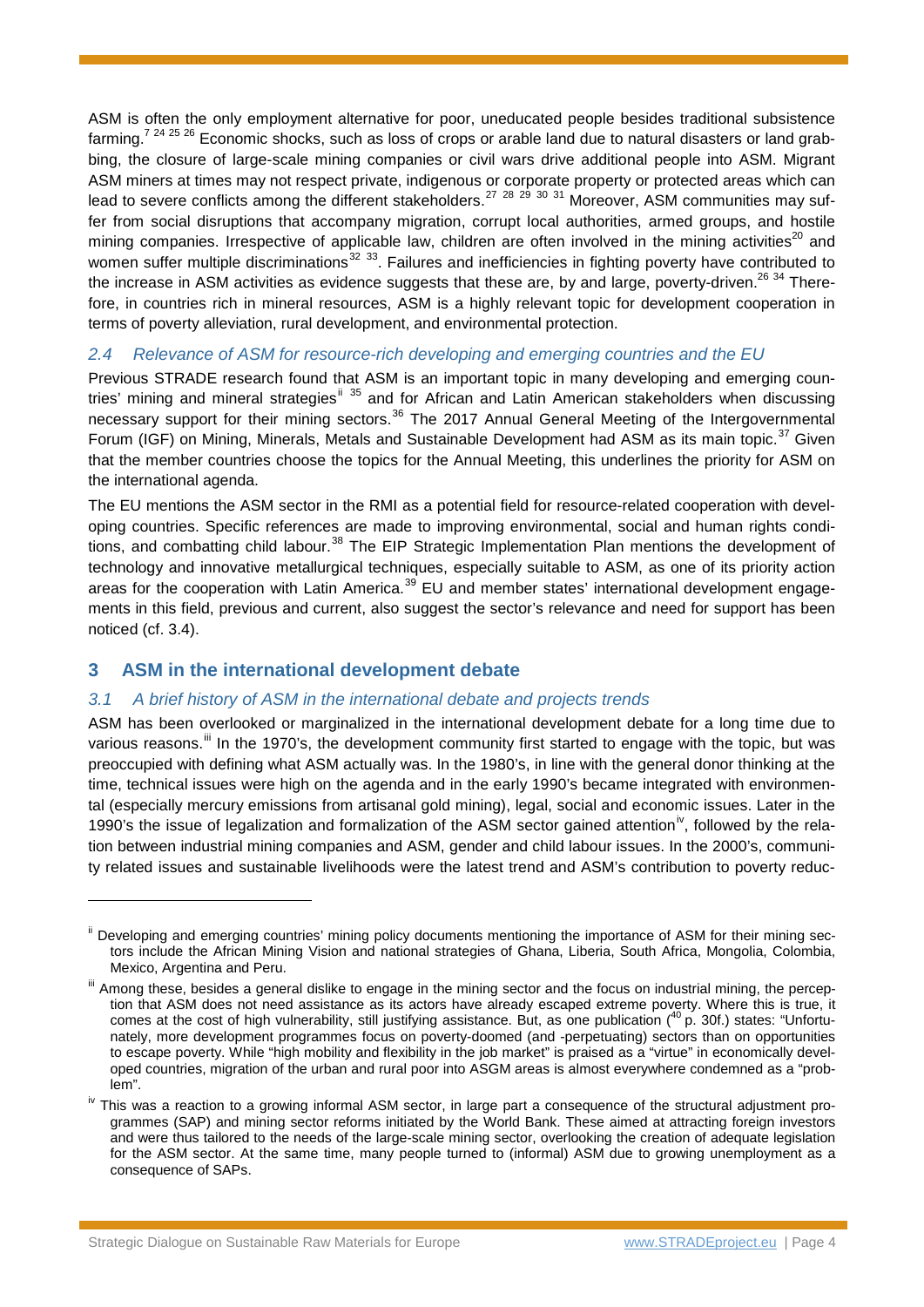<span id="page-4-0"></span>tion started being discussed in the framework of the UN MDGs[.](#page-1-1)<sup>7 [15](#page-2-1) [40](#page-18-0)</sup> In the wake of the public debate on "conflict" or "blood" minerals, supply chain due diligence and environmental and social certification initiatives entered the scene from the mid-2000's onward<sup>40</sup>. The Communities and Small-Scale Mining (CASM) platform was established in 2001 as a solution to coordinate donor activities in the ASM sector. This brought more attention to ASM in the international development debate as well as providing integrated multi-disciplinary support to artisanal miners around the world.<sup>[15](#page-2-1) [41](#page-18-1)</sup> Its ultimate aim was "to transform [ASM] from a source of conflict and poverty into a catalyst for economic growth and sustainable development".<sup>41</sup> However, its success in delivering on its aim was limited, particularly because of insufficient donor support,<sup>[15](#page-2-1)</sup> and the initiati[v](#page-4-2)e eventually ended in 2012 $42.$ <sup>v</sup>

## <span id="page-4-1"></span>*3.2 Current themes*

Recently, the issue of formalization has gained attention again – sometimes as part of certification efforts – suggesting it is by no means resolved and its importance for any other successful support measures has been recognized. Other topics, such as (legal) market access for ASM products, human rights, environmental, social and governance issues, are now often discussed in the framework of formalization or due diligence and certification.<sup>[40](#page-4-0) [43](#page-18-3)</sup> The implementation of the UN Minamata Convention on Mercury<sup>44</sup>, which came into force in August 2017, entails a growing number of projects on the reduction of mercury emissions in ASM. Due to the latest shift of development agendas towards the achievement of the sustainable development Goals (SDG), ASM is now also discussed in this context. Efficiency is a new entrant in the list of topics discussed internationally in connection to ASM. Reference is made to deposit, water and energy efficiency. Moreover, miners in parts of Latin America tend to use the low production efficiency (ASM often has a recovery rate of only 50%) and consequent considerations of reprocessing the tailings as an argument for lacking re-cultivation. <sup>[vi](#page-4-3)</sup> Last but not least, strong backward linkages from ASM activities to other sectors, particularly at the local level, have attracted attention and have changed the assessment of ASM's contribution to development. Although the importance of the sector has been increasingly recognized by host governments and international donors alike, anecdotal evidence from various countries suggests that this is by no means always the case. Governments as well as donors may change their attitude towards ASM at any time. The sector's marginalization continues, at least to a certain extent, and its mainstreaming into holistic and integrated rural development programmes is still uncommon.

## <span id="page-4-5"></span>*3.3 Improved sector knowledge base*

<span id="page-4-7"></span><span id="page-4-6"></span>j

Today, several important facts about the sector are known and can help to design targeted projects. Firstly, there are different types of ASM: It may be carried out permanently and full-time or seasonally/ part-time (mostly in combination with agriculture). It can be a traditional livelihood activity carried out in the vicinity of the community or it may be carried out by migrant workers who move on to the next site when the current one has been mined out<sup>[vii](#page-4-4)</sup>. The latter is often associated with a rush situation, in which hundreds or thousands of miners flock to a promising mine site in a very short period of time, thus causing considerable stress on the environment and possible communities living in the area. Secondly, there are different motivations for miners to engage in ASM: So-called pull factors refer to the attraction of the possibility of quick wealth, or at least a higher income than in any other available job. Push factors, on the other hand, refer to poverty or economic shocks driving people into the sector, i.e. the absence of other opportunities to make a living.<sup>[40](#page-4-0) [45](#page-18-5)</sup> The latter may even be caused by mining, including ASM, and the resulting environmental degradation. Progress has been made in the knowledge about such diverse topics as the involvement of women and gender specific roles in ASM<sup>46</sup>[,](#page-1-3) production<sup>5</sup> and employment figures<sup>8</sup>, and environmental aspects<sup>[47](#page-18-7)</sup> to name a few.

<span id="page-4-2"></span> $\degree$  See  $^{15}$  $^{15}$  $^{15}$  for a comprehensive analysis of CASM and reasons for its end.

<span id="page-4-3"></span>vi In some cases they have actually reprocessed tailings, for instance while looking for a new deposit or when prices have risen. Oftentimes however, it is only an argument in disputes over re-cultivation with the government without any concrete reprocessing plans.

<span id="page-4-4"></span>vii Meaning that no more high-grade material is accessible with the employed simple tools.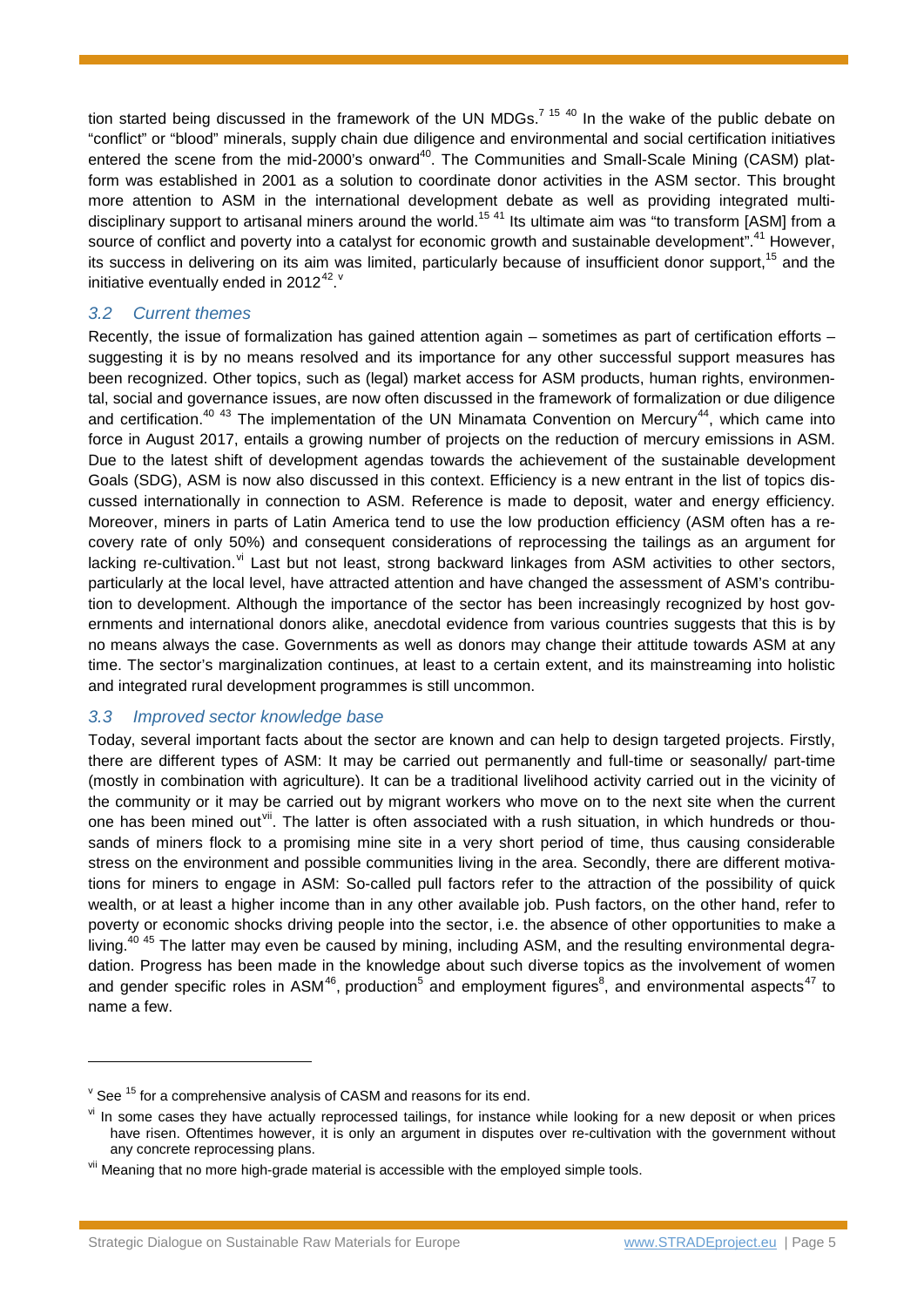Although the general knowledge base about the ASM sector has improved considerably, it is important to note that especially due to the diversity of the sector, its actors and the environment in which they work, there is no "one-size-fits-all" solution to the sector's challenges.

## <span id="page-5-0"></span>*3.4 Examples of EU funded ASM assistance projects*

At the end of the **SYSMIN**[viii](#page-5-1) era, the EU used these funds for general **mining sector support programmes** in several countries. Almost all of these included components specifically addressing the ASM sector. In **Papua New Guinea** (PNG), for example, the EU funded the construction and establishment of the Small-Scale Mining Training Centre (SSMTC). The project involved the development of curricula and didactic materials, training of trainers and support of the early stages of training course delivery. After the end of the SYSMIN funding in 2010, the SSMTC was taken over by the National Mineral Resources Authority (MRA). Today, 8 qualified trainers with different backgrounds and qualifications conduct trainings for 11 modules in 4 levels of training, covering a wide range of issues important to ASGM in PNG. Besides the training courses, the trainers also conduct outreach activities all over the country. SSMTC's activities are now funded by the MRA, other government institutions as well as mining companies. The EU funded project contributed to creating the basis for sustainable small-scale mining, i.e. improved utilisation of natural resources while minimising the environmental degradation for the benefit of small-scale miners, their extended families and the local economy.[48](#page-18-8)

In **Senegal**, EU SYSMIN funds from the Mining Sector Support Project were also used to support the ASM sector. In particular, the project (2007-2010) supported the government authorities and implementation of practical support measures in the fields of geology, environment, mining exploitation, mineral concentration, occupational safety & health and social issues in the artisanal and small scale gold mining communities of eastern Senegal. The project also worked towards the formalisation of gold mining communities. It resulted, besides the direct support of ASGM miners, in the creation of a considerable database on the ASGM sector in Senegal and a collection of maps.<sup>[49](#page-18-9)</sup>

In the **Dominican Republic**, the EU, through its SYSMIN funds, supported artisanal larimar mining cooperatives. It assisted them in the planning of small-scale mining operations and through collaboration with processing and prospecting companies. It also provided training on security, environment and socio-economic assessments and assisted the cooperatives in the legal recognition by the State, of their mining areas. The project resulted in improved incomes and living conditions of the miners through an increase in production. $50\,51$  $50\,51$  $50\,51$ 

Currently, the EU, together with the United Nations Development Programme (UNDP), is financing the **ACP-EU Development Minerals Programme**. The three-year capacity building programme aims to build the profile and improve the management of the so-called "development minerals" (low-value minerals and materials, such as industrial minerals, construction materials, dimension stones and semi-precious stones). These are often produced by artisanal, small- or medium-scale mining operations and consumed near the place of extraction. The project, implemented by UNDP, conducts regional capacity building activities for representa-tives of 40 ACP countries and in-depth training and further support activities in six focus countries.<sup>[52](#page-18-12) [53](#page-18-13)</sup>

Several EU member states are also active in the ASM sector with their national development cooperation engagements. The **German GIZ**, for instance, includes the sector in several of its mining sector governance programmes in various African countries.<sup>[54](#page-18-14)</sup> The German Geological Survey BGR also implements technical cooperation projects aiming at improved and sustainable management of mineral resources or resource certification that involve the ASM sector in Africa, Asia and Latin America.<sup>[55](#page-18-15)</sup> The UK Department for Inter**national Development (DfID)** funded a project on good natural resource management, including the ASM sector, in DRC.[56](#page-18-16) The **European Partnership for Responsible Minerals (EPRM)**, an initiative of the Dutch and UK governments together with several private sector and civil society stakeholders, aims "to create better social and economic conditions for mine workers and local mining communities, by increasing the number of mines that adopt responsible mining practices in Conflict and High Risk Areas"<sup>[57](#page-18-17)</sup> and also addresses the ASM sector.

<span id="page-5-1"></span><sup>&</sup>lt;sup>viii</sup> See<sup>[70](#page-9-0)</sup> for details on the SYSMIN facility.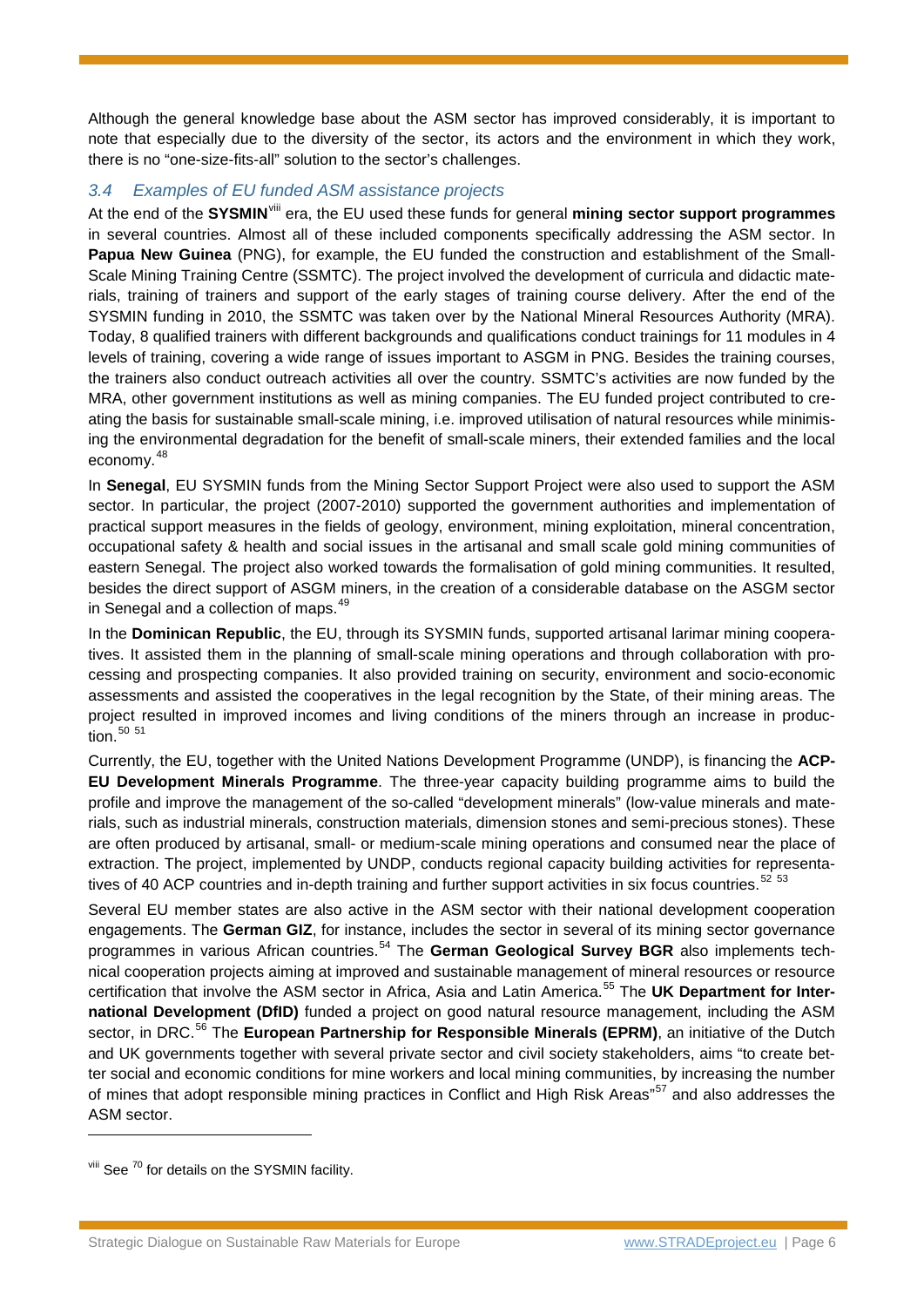## **4 Important areas for ASM support**

The topics described below are all areas in which the ASM sector would need further support and thus potential fields for EU cooperation engagements. ASM formalization is addressed first, in general terms. The topics that follow are all parts of an integrated and holistic formalization process and are today often addressed within the framework of ASM formalization projects. The first three – an appropriate policy, legal and regulatory framework, a minimum level of organization of the miners, and adequate local governance capacities – can be considered prerequisites for successful formalization. Most importantly, the transformation of the ASM sector towards greater contribution to sustainable development requires recognition of its importance and political will. It should be noted that formalization might not always be possible, for instance due to a lack of government capacity or political will to formalize the sector. In this case, focusing on mitigating the impacts of ASM might be a plausible approach. In other cases, formalization – in the sense of upscaling to more mechanized small-scale mining – might not even be desirable. Here, support for organizational, management aspects and improved manual mining methods, while keeping the activity micro-scale, could be considered.

## *4.1 ASM Formalisation*

"Formalization is a process that seeks to integrate ASGM into the formal economy. […] Formalization can only be successfully achieved if programmes and public policy deal with the different dimensions of ASGM activities simultaneously and in an integrated way. Legalization is just one dimension of the process of formalization." [58](#page-18-18)

A holistic approach, tackling the different dimensions involved in parallel and lowering the barriers for formalization, is paramount. At the same time, formalization is commonly regarded as essential for any other successful ASM support measures. This is due to several reasons, including: 1) Only formal and legal operations have access to government support services and/or international development cooperation support projects (and thus the chance to realise development opportunities); 2) Supply chain due diligence and certification initiatives require mining operations to be legal (and thus formalized); 3) Informal miners are in most cases excluded from the formal trade chain, which may result in lower prices paid to the miners and means the production will enter the illicit trade chain of minerals (with all consequences this entails); 4) Access to finance for informal miners is limited to informal financiers, which usually equates to high interest rates; 5) Long-term planning (including investment into technological upgrading and environmental measures) is only feasible with security of tenure, for which operations need to be formal. [59](#page-18-19) [60](#page-18-20)

<span id="page-6-3"></span><span id="page-6-2"></span>Any successful formalisation efforts require detailed knowledge about the type of ASM present. Four types are commonly distinguished: ASM as a traditional permanent or seasonal activity, shock-push and rush-type ASM (cf. [3.3\)](#page-4-5). Permanent and seasonal ASM usually mines primary deposits, is stationary, and carried out with a long-term perspective and by people who have some mining skills. Shock-push ASM is usually poverty-/ economic shock-driven, carried out as an interim activity and its actors are commonly unskilled, unless in the case of laid-off employees of industrial mines. It is also more often associated with migratory miners working alluvial deposits<sup>[ix](#page-6-0)</sup>. This has consequences for the readiness of miners to invest in their activities as well as for the possibility of formalisation. Rush-type activities involve both types of miners as well as the 'adventurer' type. Community mining is a term that came up recently and refers to the first two types of mining. The last two types may convert into community mining after the initial phase. Community mining is usually associated with positive impacts on rural economic development and increased resilience of households and incurs limited social and environmental damage. In contrast, rush-type ASM causes significant social and environmental damage and is hard, if not impossible, to formalize.<sup> $x 8 40 61$  $x 8 40 61$  $x 8 40 61$  $x 8 40 61$  $x 8 40 61$  $x 8 40 61$  $x 8 40 61$ </sup>

<span id="page-6-0"></span><sup>&</sup>lt;sup>ix</sup> Experiences, e.g. from Peru, have shown that formalizing ASM working alluvial deposits is generally difficult due to its migratory nature and a lack of options for corresponding licenses in the mining codes.

<span id="page-6-1"></span><sup>x</sup> Although anecdotal evidence of initially rush-type ASM sites, eventually becoming formal community mining sites exists.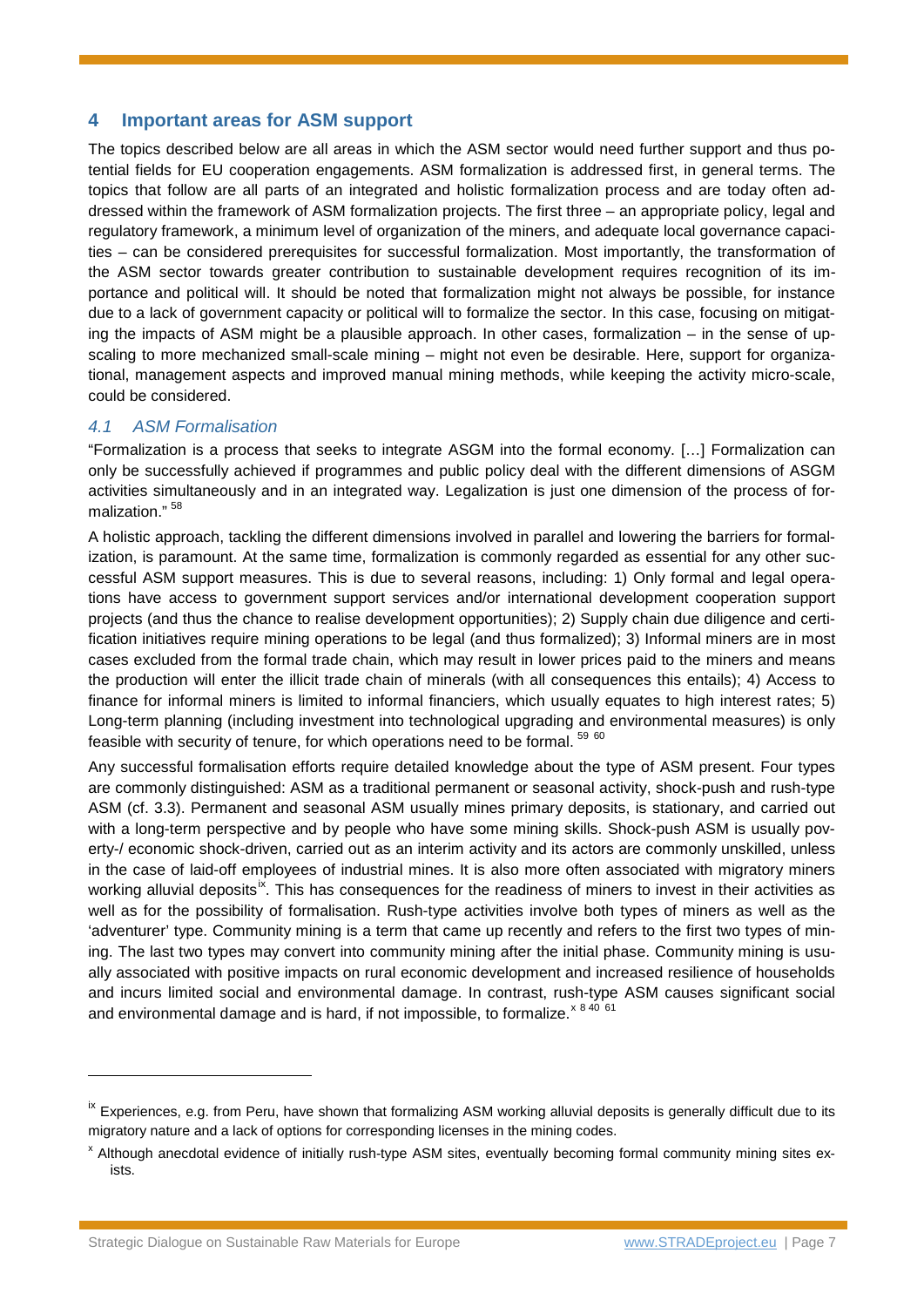Meanwhile, it has been acknowledged that for a successful formalization of the sector, the cooperation of multiple stakeholders, such as governments, ASM actors, industry, civil society, academia, development agencies, and possibly even consumers, is essential. Lessons learned from formalisation efforts also point to the importance of involving the main stakeholders of ASM formalization, i.e. the artisanal miners, from the outset in any planning and reforms to successfully achieve desired outcomes.<sup>[40](#page-4-0) [59](#page-6-2) [62](#page-18-22)</sup>

<span id="page-7-1"></span>It should be noted that ASM formalization is a costly undertaking and, at least during the initial stages, will have to be financed mainly by the national public budget. Allocations for the implementation of ASM formalization activities will therefore have to be made in the national budget. A portion of the revenues generated from the formal mining sector could be diverted to financing formalization efforts. LSM-ASM partnerships could also help to lower the financial burden of formalization.<sup>[59](#page-6-2)</sup> Finally, donor engagements could contribute to the initial financing of formalization efforts, however, they usually have a pilot character for implemented measures and would not finance the formalization of an entire country's informal artisanal mining sector.

## <span id="page-7-3"></span>*4.2 Policy, legal and regulatory framework*

The persistence to the present of the absence of effective regulatory frameworks in this sector is a key element which must be addressed. Mining policies must recognize ASM and its contribution to the economy and rural development. The legal and regulatory framework must make provisions for specific licenses for small-scale and artisanal mining (two different categories). Some legal frameworks even define specific subcategories within these two classifications. Important elements are simplified, affordable and accessible pro-cedures for licensing, environmental requirements etc.<sup>[59](#page-6-2) [63](#page-19-0)</sup> Tanzania, for instance, has introduced an online/ mobile application system for artisanal mining licenses.<sup>[64](#page-19-1)</sup>

<span id="page-7-2"></span>While the legislation, to be effective, must be designed in a way that artisanal miners have a chance to comply with it, it should nevertheless aim to improve the situation in terms of conflict, social and environmental management and not 'legalise the status quo', however damaging it is. This implies of course that the sector be given time to comply and in the meantime receive capacity development and technical support.<sup>[40](#page-4-0)</sup>

An important element of good legislation and regulation is to give miners rights, but also responsibilities. This means, for instance, to make provisions for longer mining license validity periods so the miners have security of tenure, and can thus safely invest in their operations. At the same time, they can be required to develop, with technical assistance and capacity building measures, alternatives to damaging practices, such as mer-cury amalgamation in gold processing.<sup>[40](#page-4-0) [59](#page-6-2)</sup> Mining titles should preferably have a long duration, be easily renewable, transferrable and upgradeable. The definition of artisanal versus small-scale (and by extension, medium or large-scale) mining for the license should depend on the maximum area to be covered and the maximum extraction capacity. Including criteria, such as the technology applied or maximum investment may restrict ASM activities unnecessarily and should thus be avoided.<sup>[59](#page-6-2)</sup>

A related topic that is of concern, especially in sub-Saharan Africa, are competing land (and mining) rights systems and, in some cases, local government officials taking advantage of this situation. Often, modern statutory land and mining rights systems exist in parallel to customary ones, which are more community based.<sup>[65](#page-19-2) [66](#page-19-3)</sup> Availability of land for ASM is essential, especially where there is high competition from industrial mining or exploration companies. Many countries have lately introduced designated zones for ASM. While this is, in principal, a good move, problems have occurred around the lack of mineralization of these areas or knowledge thereof, suggesting it is crucial to survey these areas and prove to the artisanal miners that they actually contain minerals that are economically exploitable with existing, and permissible, ASM methods.

#### *4.3 Organisation*

<span id="page-7-0"></span>Formalisation at the level of the individual miner is not feasible, hence the artisanal miners first need to organize in larger groups. These could, for instance, have the legal form of cooperatives, associations or small enterprises. The larger, better organized, and more entrepreneurial these groups, the greater the chances to develop beyond the subsistence sphere of ASM and make use of economies of scale.<sup>[40](#page-4-0) [59](#page-6-2)</sup> "While 'economy of scale' is achieved in the industrial mining sector through mechanization, it is achieved in the ASM sector through organization."<sup>[67](#page-7-0)</sup> It is thus "not in contradiction to the employment generating characteristics"<sup>67</sup> of the sector.<sup>40</sup>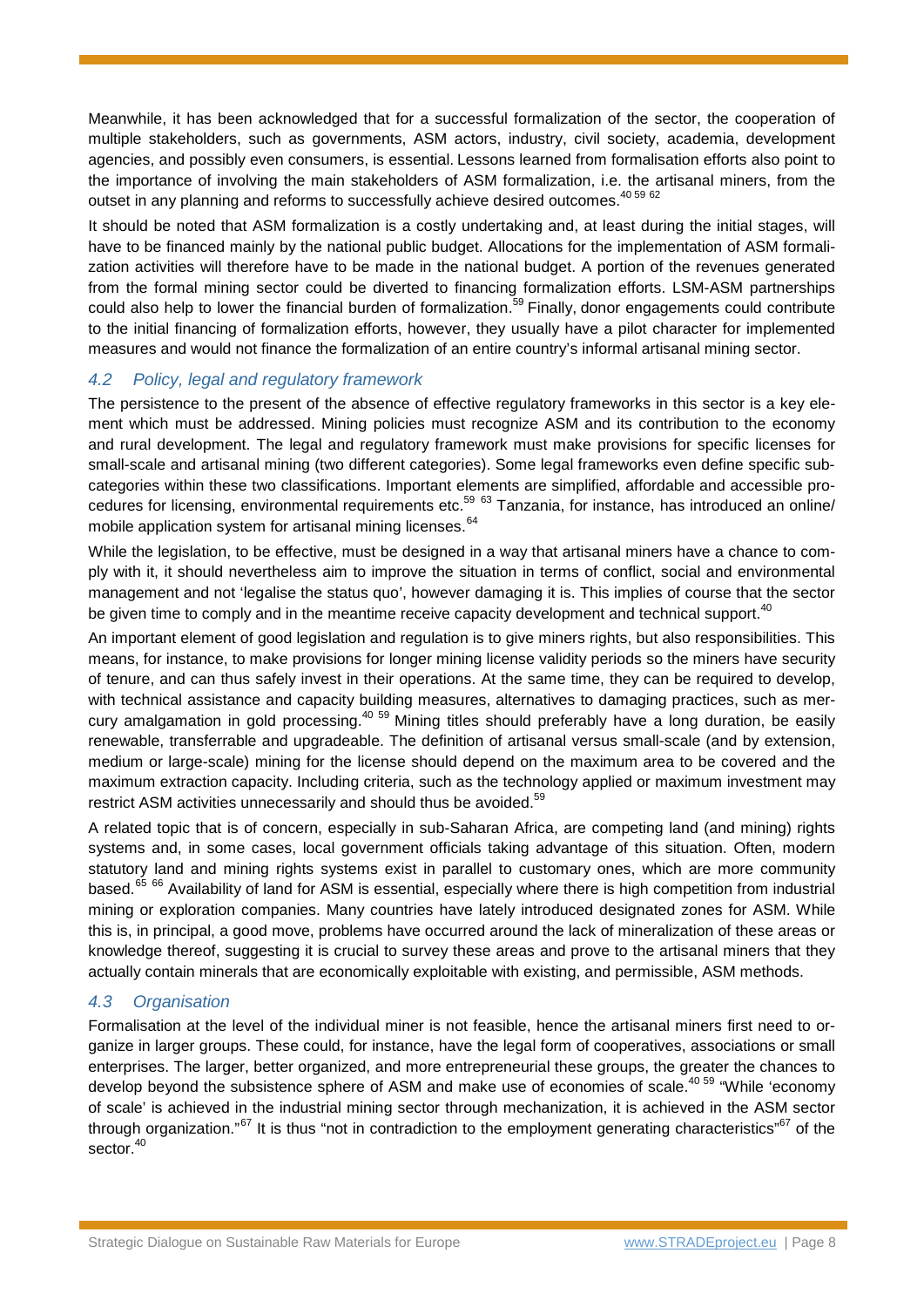Several governments of countries with a vibrant ASM sector have tried to organise ASM miners into cooperatives (some even require this by law<sup>xi</sup>) to facilitate formalisation. This may prove feasible in some cases and where the organizational form of a cooperative fits into the cultural environment. However, international experience suggests that the unilateral commitment to cooperatives as an organisational vehicle for the formalisation and structuring of the ASM sector can only be recommended to a limited extent. Cooperatives have been supported and promoted in many cases worldwide, but they have rarely contributed to empowering the miners and their families.<sup>[xii](#page-8-2)</sup>

In view of this problem, it was decided in the ASM legislation in Peru (2000) to allow formalisation of three different forms of organisations: cooperatives, associations and companies (sociedades). The latter were designed as employee-owned companies in which the ASM miners are involved as partners, but with an independent management. The experience of 15 years of formalization in Peru has shown that the model of mining companies was by far the most successful of the three options and that more than 80% of the successful formalization processes came from such structures. Some of these formalized small mining companies are now even certified through international certification initiatives such as ARM, FairTrade and the Re-sponsible Jewelry Council, and considered to be model operations in Peruvian small-scale mining.<sup>[68](#page-19-5)</sup>

## <span id="page-8-0"></span>*4.4 Local governance capacities*

Successful ASM formalisation needs strong government institutions, especially at the local level. As formalization is a multi-stakeholder process, roles and mandates need to be clearly assigned and a designated government institution needs to coordinate activities. Especially for the compliance monitoring and on-theground ASM support services local governance capacities are essential and likely need to be enhanced (cf.<sup>35</sup>). An important aspect is also to keep the legislation enforcement process simple. The parliament may play an important role in the definition of a common vision and approach to ASM formalization when different government institutions have fragmented views on the issue<sup>59</sup> and later, parliamentary oversight might be used as a control mechanism, provided the MPs are sufficiently trained.<sup>[35](#page-3-4)</sup> Generally, the importance of local governance capacities cannot be overemphasized.<sup>[62](#page-7-1)</sup> And although the relevance of good governance has been recognized by the international donor community, support usually focuses on the national level and overlooks the strengthening of local government institutions as well as the alignment of the agenda at different government levels (cf.<sup>35</sup>).

## *4.5 Environmental aspects of ASM*

Most important on the international agenda and especially in the framework of the Minamata Convention and respective national laws banning the use of mercury is the topic of mercury abatement and substitution in artisanal gold mining. Several techniques and technologies exist to significantly reduce the use of mercury and its emissions or even replace it completely. Some of these technologies have proven effective and costefficient, however, the best solution depends on the individual geological conditions. Moreover, the miners – who are often not aware of the dangers of mercury to the environment and their own health – must be con-vinced of its usefulness.<sup>[40](#page-4-0)</sup> Simply banning mercury by law is not an enforceable solution. It drives even formalized mining communities back into informality processing the gold clandestinely and worsening the gen-eral situation considerably.<sup>[40](#page-4-0) [59](#page-6-2)</sup> Formalisation and organization into groups are important requirements for successful mercury substitution and even for some methods reducing mercury use and emissions.<sup>[40](#page-4-0)</sup> Any ban or restriction of mercury or other processes, methods and technologies, in order to be effective, must be

<span id="page-8-1"></span> $x$ <sup>i</sup> E.g. the DRC

<span id="page-8-2"></span><sup>&</sup>lt;sup>xii</sup> Reasons for this are: 1) internal, related to the fact that the principles of cooperative action, namely solidarity, risk sharing, equality of rights and obligations and democratic constitution are hard to transfer to ASM, in which, especially when looking at acquisition and marketing, individualistic structures (or family structures etc.) prevail. 2) cooperative members usually expect the cooperative's income to be distributed immediately, leaving the organisation as such without working capital. Moreover, the cooperative sector is often regulated by the state (e. g. open access for new members, etc.) in such a way that capitalisation and investment activities, which are essential for modern mining, are practically prohibited. Almost all ASM cooperatives worldwide are empty shells that fulfil a legal-administrative purpose, but do not lead to the development and maintenance of an economically viable, partially mechanized and formalized mining activity. 3) The cooperative itself is often politically burdened and the sector and its representatives are extremely politicised. Both impede the necessary dialogue with government bodies. [68](#page-8-0)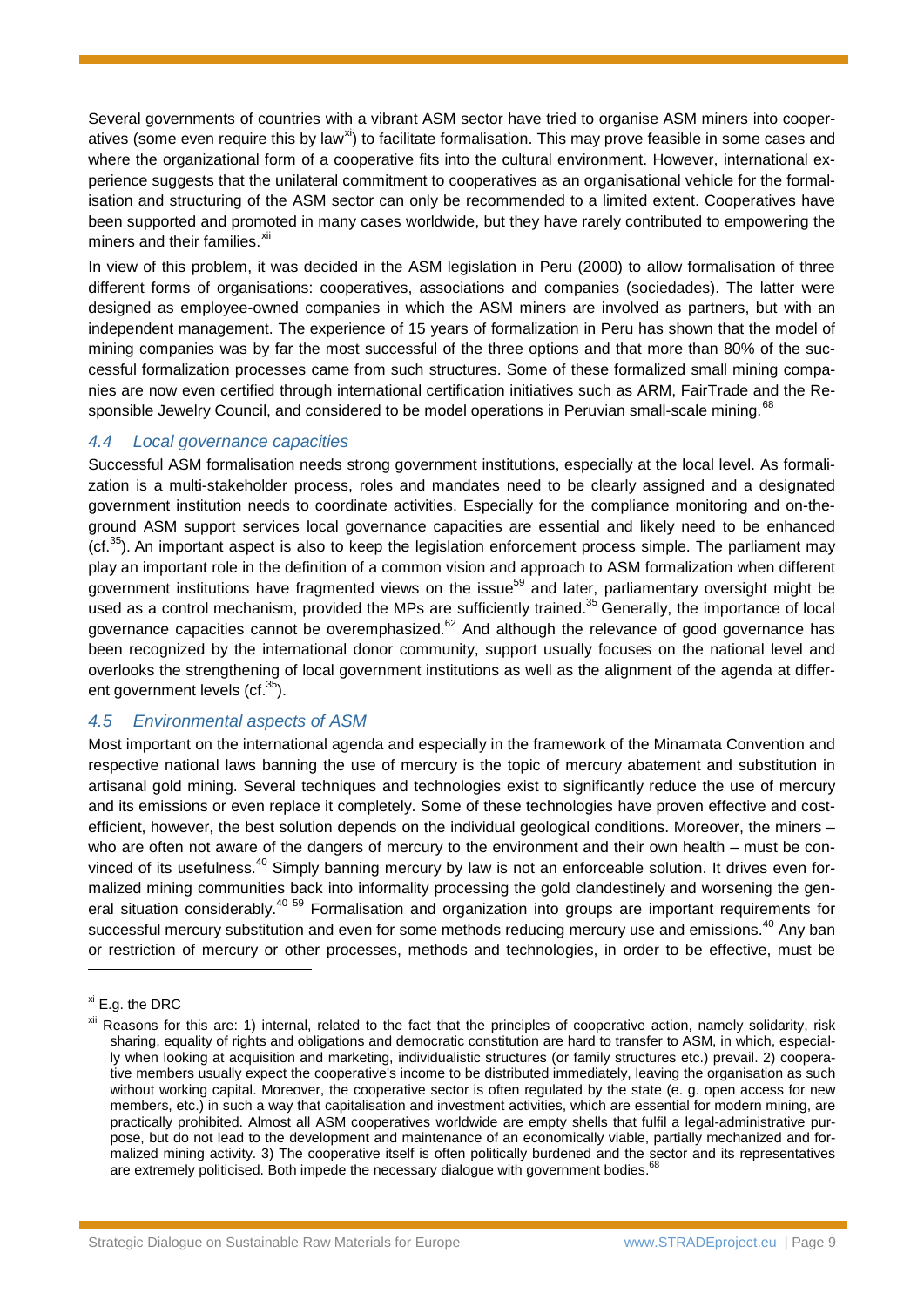accompanied by accessible alternatives. The uptake of the alternative should be facilitated by subsidies or other incentives and training must be provided.<sup>5</sup>

Other important environmental concerns associated with the ASM sector include land degradation, pollution of soil and water bodies, deforestation, loss of biodiversity, damage to riverbeds and siltation (especially in connection with alluvial mining). It should be noted that ASM does not necessarily have lower environmental impacts than LSM. On the contrary, the impacts may be worse due to the lack of environmental management.

General considerations for environmental licenses include the challenge to simplify requirements sufficiently so that ASM operations have a chance to comply while, at the same time, still achieving high quality envi-ronmental management.<sup>[59](#page-6-2) [63](#page-7-2)</sup> One idea that has proven successful is the implementation of collective Environmental Impact Assessments for ASM operations with similar technical characteristics in regions with similar environmental conditions and subsequent development of Environmental Management Plans that are based on common considerations and individualized for each operation.<sup>[47](#page-4-6)</sup>

The topic of mine legacies has recently gained importance and this is also true for ASM mines. Today, obligations pertaining to the rehabilitation of mining areas after closure of operations are generally not well implemented, not adapted to the specific nature of ASM or nonexistent. Examples of different well-adapted approaches to rehabilitation of ASM sites and related regulatory quidelines exist from around the world.<sup>[59](#page-6-2)</sup>

## *4.6 Capacity building and technical support*

Capacity building measures need to accompany any efforts to formalize ASM as well as reducing its environmental footprint. Trainings should address the miners themselves, surrounding support services and local government institutions.

<span id="page-9-2"></span>One idea from the 1980's that has recently re-gained attention in ASM support projects, were the "ASM centres", essentially "one-stop-shops" providing administrative, processing and assaying services as well as technical advice and technological demonstration in countries such as Ghana and Zimbabwe<sup>[15](#page-2-1) [69](#page-19-6)</sup>. In Ghana, the project also included equipment leasing services. Both projects were in principle promising, as they addressed real needs of the ASM sector. They both failed to deliver long-term assistance, mainly due to flaws in important details of technology design, such as miscalculating the demand for the services or installing inadequate equipment for the type of mining practiced.<sup>[xiii](#page-9-1)</sup>

One best practice example of a training project is the SSMTC in Papua New Guinea that succeeded in the continuous provision of training courses to artisanal and small-scale miners throughout the country, first in the framework of the EU SYSMIN funded Mining Sector Support Programme and since the end of that funding in 2010, up until today, under management of the PNG MRA. Another example is the current EU-ACP Development Minerals Programme (cf. [3.4\)](#page-5-0). Generally, it can be stated that capacity development is considered important by the EU and several member states in their cooperation with resource-rich developing and emerging countries as can be seen in their resource policies (cf. $35$ ) as well as their funding for development cooperation engagements  $(cf.<sup>70</sup>)$ .

## <span id="page-9-0"></span>*4.7 Access to finance*

j

In general, better access to finance should be one important outcome of, and incentive for, formalization. A mining title can be used to obtain credit. The longer the duration, and easier the renewal, transferability and upgradeability, the better it can be used as a tool to promote access to loans. These aspects also allow the miners to plan for a longer-term perspective, an important precondition for investing in the operation (and, by extension, making it safer, more productive and environmentally sound).<sup>[59](#page-6-2)</sup>

Experiences from the last 20-30 years have shown that financing options in the ASM sector are scarce and successful financing is very difficult. Some positive examples exist nevertheless, for instance from Mongo-

<span id="page-9-1"></span>xiii An additional factor was that many artisanal miners addressed by the projects worked informally (unregistered and without mining licenses) and thus avoided any contact with official institutions. This points again to the importance of formalization for the success of any other support measures. In the case of Zimbabwe, some bad business decisions made after the handover to a national miners association also contributed to its termination.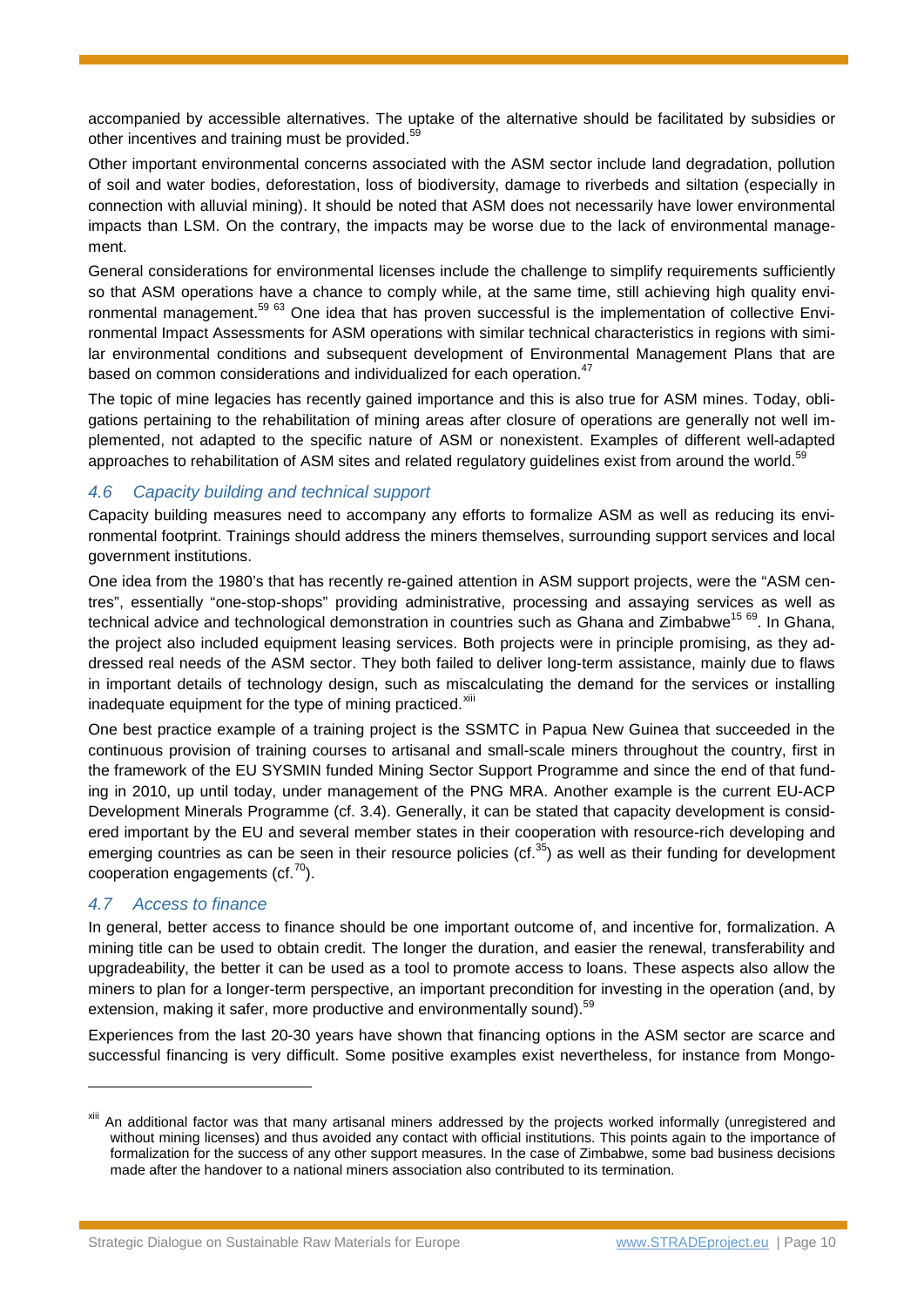<span id="page-10-1"></span> $\ln$ <sup>[71](#page-19-8)</sup> or Tanzania, where a government revolving fund provided small loans for specific targets at low interest rates to ASM miners. Xiv [60](#page-6-3)

Sources of finance that have proven successful in other economic sectors and could be adapted for the ASM sector include private investment, local credit mechanisms (e.g. microfinance schemes), and soft-loans for small- to medium-scale miners. They could be provided by NGOs, governments or financial institutions. International and national development banks should be involved in finance options for the ASM sector to give a positive signal to the private finance sector. Attention should be paid to not favouring particular groups or operations over others or to give grants that do not need to be repaid as both would cause distortions in the market that may have long-lasting negative effects. Interest rates and payback periods have to be adapted to the economic capacity of the sector.<sup>[59](#page-6-2)</sup>

Another interesting and theoretically promising idea are hire-purchase schemes for equipment. Unfortunately, most examples of such schemes have eventually failed and stopped activities, but research suggests this was rather due to poor management, inappropriate equipment offered or poor quality of the overall service offered.<sup>15</sup> [59](#page-6-2)

The difficulties of providing adequate financing options for the ASM sector are aggravated by the complicated and exploitative pre-financing models that currently exist. These models often tie the miners to their financiers for a long time and may be paired with the purchase of the production thus making it difficult for miners to leave this system. This is especially true when financiers and miners belong to the same community and there is thus strong social pressure or where there is a criminal element linked to the finance. On the other hand, village level informal financial markets have been observed in several communities, e.g. in the DRC. These might involve typical pre-financing models, but also associations of several households to prefinance mining operations together and later split the profits.

The area of ASM finance schemes is one that is in particular need of further research and pilot testing before larger programmes can be implemented.

## *4.8 Revenue Generation from ASM/ taxation*

Many developing countries with vibrant ASM attempt to generate taxes from the sector. This is now often one underlying driver for formalization efforts.<sup>[59](#page-6-2)</sup> While this seems logical at first sight, it may be problematic where ASM is merely a subsistence activity and marginally profitable and it might be a deterrent for ASM miners to become formalized. Any successful taxation regime must be adapted to the reality of the sector and take into account its actual economic capacity to pay all taxes and fees applied. This includes the coordination of different government institutions levying taxes and fees in order to take into account the cumula-tive amounts to be paid by ASM miners.<sup>59 [63](#page-7-2)</sup>

For high value minerals such as gold or precious stones, transport costs are low which makes smuggling easy. In such cases, attempts to tax miners usually fail and result in miners being driven to the informal sector. An important aspect is the regional harmonisation of fiscal regimes to avoid smuggling into neighbouring provinces or countries.<sup>[59](#page-6-2) [63](#page-7-2)</sup>

In general, taxation will only work well where governance is good and the sector has no choice but to comply with legislation. Even so, the revenue from taxing small scale miners is likely to be very modest and often lower than the cost of collecting the tax. Moreover, where governance is weak, miners' costs for informality are often lower than for formality. This problem has also been encountered by organisations working towards a Fairtrade or Fairmined certification of artisanal mines: In some cases, certified operations have turned back to selling their production on the informal market as the premium paid for the Fairtrade/ Fairmined certification did not sufficiently offset the additional costs for taxes. $72$ 

It should be noted that, regardless of the direct revenues created from the sector, ASM formalization may lead to a reduction in associated costs for the state, e.g. by lowering environmental impacts or criminal activity surrounding informal ASM activities.

<span id="page-10-0"></span><sup>&</sup>lt;sup>xiv</sup> Bigger loans have been avoided here as they have been proven to be more difficult to repay.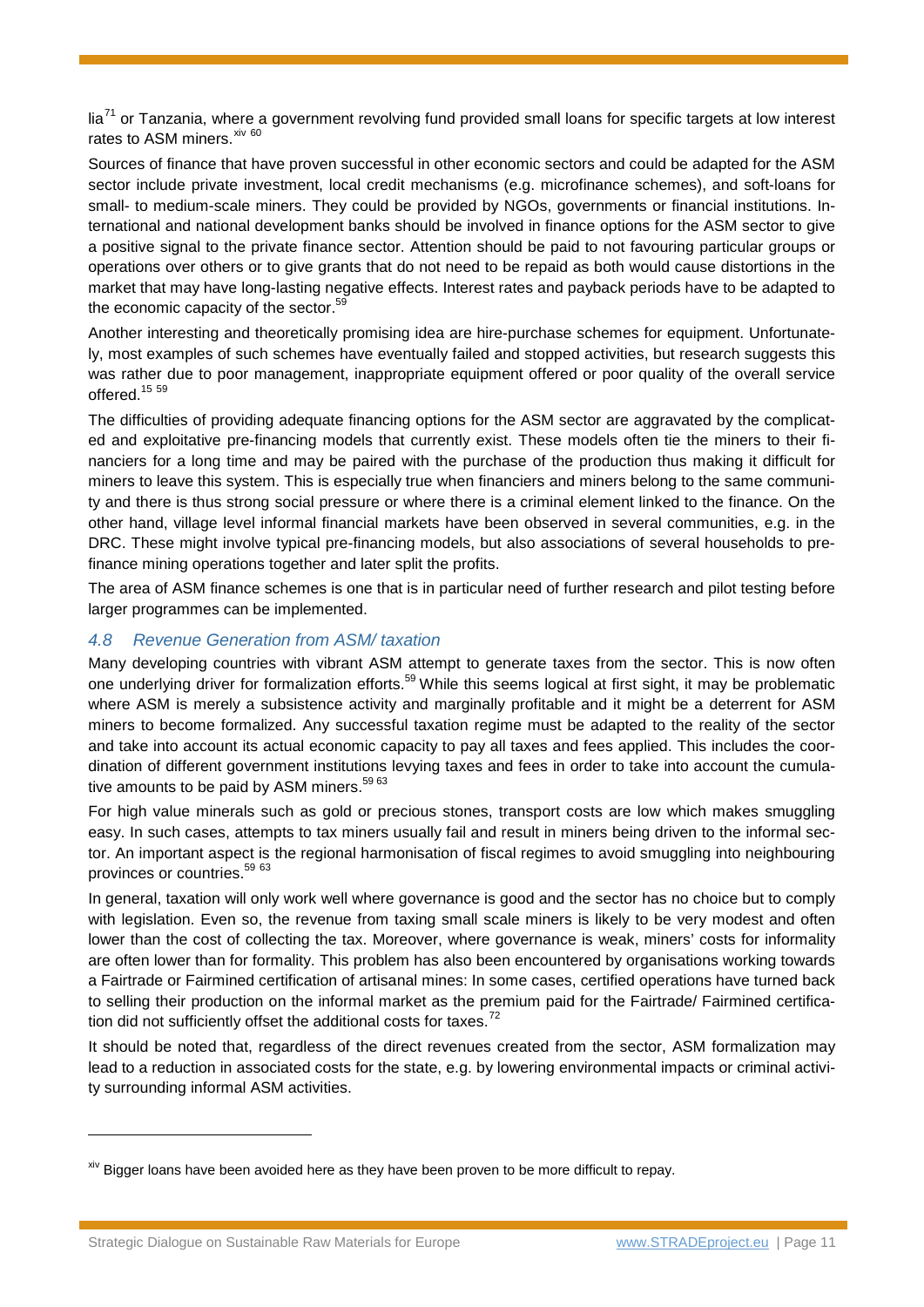#### *4.9 Market access*

Direct access to the legal market is considered one of the main advantages of formalization, for miners and host governments alike. Some countries have established so-called State Gold Buying Programmes (SGBP), to ensure the gold extracted by ASM operations is traded through legal channels.<sup>[69](#page-9-2) [73](#page-19-10)</sup> While there are currently no known examples of it outside of the precious metal and stones sectors, such programmes could possibly be extended to include other minerals.<sup>[74](#page-19-11)</sup> Access to the legal market, be it through state buying programmes or refiners exporting the minerals directly, usually means cutting out some intermediaries and thus access to near world market prices for the miners.

<span id="page-11-0"></span>Formalisation and the subsequent access to the legal market may also result in access to premium certification initiatives, such as Fairtrade and Fairmined and to closed pipe responsible supply chain systems, such as the Swiss Better Gold Initiative for ASM or Solutions for Hope. A forthcoming STRADE report<sup>[74](#page-11-0)</sup> discusses the implementation of certification and due diligence schemes and the EU's role in detail.

#### *4.10 Gender equality*

Women are commonly engaged in ASM activities around the world. They typically play a much larger role in the ASM sector than in industrial mining.<sup>[46](#page-4-7)</sup> The degree of their involvement varies between and even within countries and so do the tasks performed and the amount of time spent in ASM work. In Latin American countries, women account for approximately 10-35 % of ASM miners, in Asia, their proportion varies between 10 and 50 % in some countries and in Africa, women may make up 20-100 % of the ASM work force, depending on the country.<sup>[7](#page-1-4) [33](#page-3-5) [75](#page-19-12) [76](#page-19-13) [77](#page-19-14) [78](#page-19-15) [79](#page-19-16) [80](#page-19-17)</sup> Women in the artisanal mining sector are involved in tasks directly associated with mining (e. g., digging and crushing of stones, washing and sorting of materials) as well as processing (e. g., amalgamation), transportation of materials, trade in minerals or other goods and services around the mines (e. g., food and other merchandise sales and prostitution).<sup>[32](#page-3-6)</sup> As women are more frequently found performing processing, transportation or other ancillary tasks, they are not always identified as min-ers.<sup>[81](#page-19-18)</sup> Often, they are invisible as they carry out some of the mining-related tasks in the domestic sphere.<sup>[46](#page-4-7)</sup>

<span id="page-11-1"></span>Studies on this topic generally suggest that women are often marginalized and more frequently found in in-formal, scarcely mechanized operations with poorly paid jobs.<sup>[81](#page-11-1) [82](#page-19-19) [83](#page-19-20)</sup> [84](#page-19-21) Research further found that negative impacts of ASM activities are often greater for women and that there is a connection between gender roles, inequalities and child labour in ASM.<sup>[46](#page-4-7)</sup> Considering that research suggests that equitable access of women to the productive sphere, and thus investment in women, is beneficial for the entire community $^{85}$  $^{85}$  $^{85}$ , the current inequalities are especially alarming.

It is important to keep the topic in mind when designing ASM support programmes or projects. If gender roles are not sufficiently studied and taken into account, support measures may exacerbate gender inequali-ties and thereby impede the sector's potential contribution to sustainable development.<sup>[46](#page-4-7)</sup>

#### *4.11 ASM-LSM relations*

<span id="page-11-2"></span>Relations between large-scale industrial mining (LSM) and the ASM sector have traditionally been prone to conflict.<sup>67</sup> Reasons are, amongst others, historical reasons related to strategies aiming at the industrial sector developing not only as distinct from ASM but in fact in opposition to it. The constellation of structural relations of power has kept in place the particular hierarchy of norms (cf. [2.2\)](#page-2-2). Poor communication between ASM and LSM as well as poor performance of companies in the area of Social License to Operate and a consequent lack of trust add to the problems.<sup>[86](#page-20-0)</sup> In many cases there are disputes related to mining activities in a specific area, which is under the license of an industrial mining company. The company claims the artisanal miners are encroaching on its land, $87$  while the artisanal miners claim they have discovered the deposit and the company has taken it from them.<sup>[67](#page-7-0)</sup> Both statements are legitimate from the respective point of view and often, it is impossible to find out who really had been there first (cf. [4.2\)](#page-7-3). Further, the situation is exacerbated by (perceived or real) unfair allocation of mineral resources, especially considering the vast areas of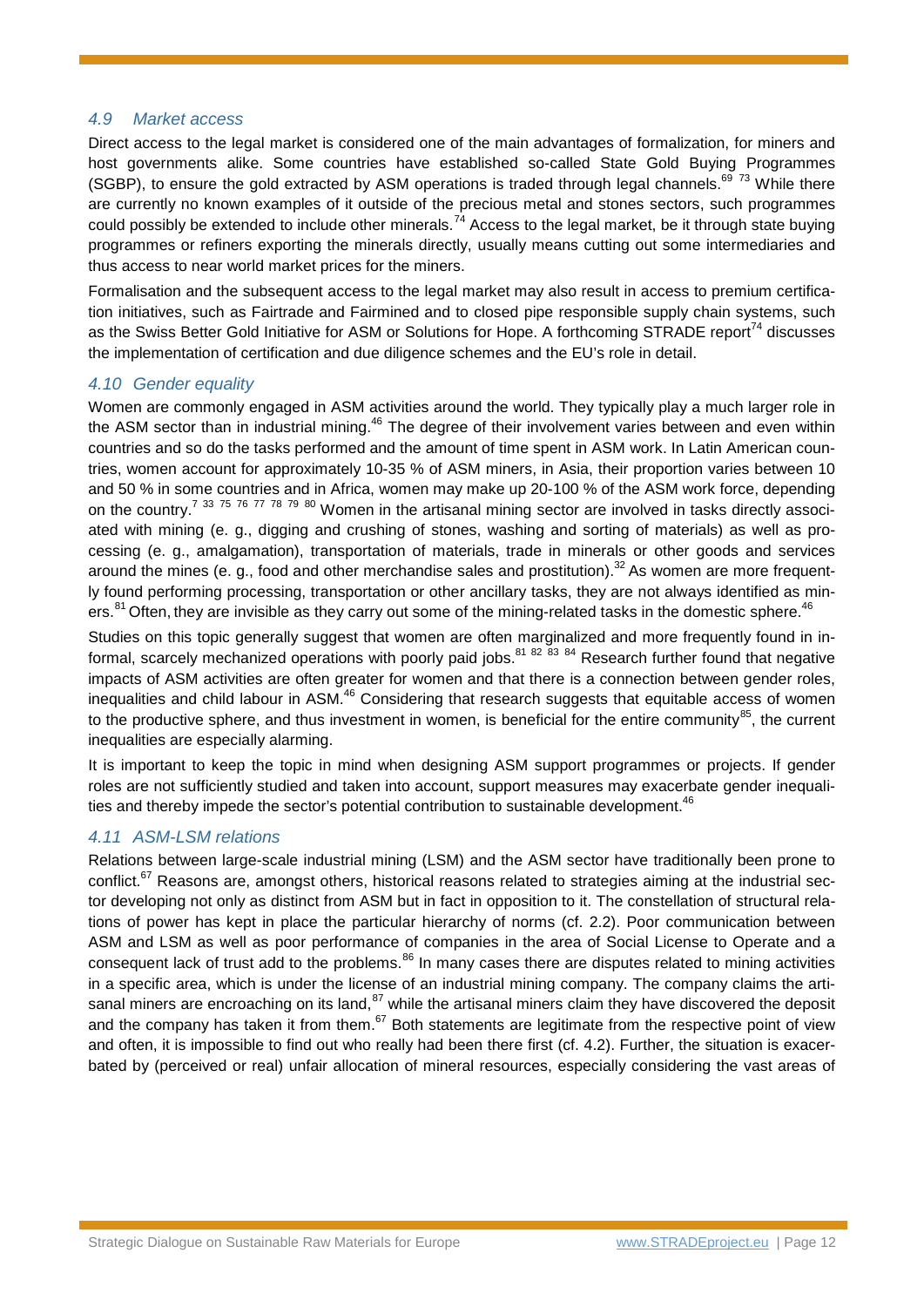land licensed to companies during the exploration phase.<sup>[67](#page-7-0) [86](#page-11-2)</sup> Taking into account that ASM and LSM do not mine the same type of deposits<sup> $x$ </sup>, the "simple" solution often lies in co-habitation agreements.

These agreements, however, are unfortunately not always straightforward. One issue that has hindered the conclusion of such agreements in many cases, is the question of who is responsible for damage to the environment and rehabilitation as well as the fulfilment of minimum standards regarding occupational health and safety, human rights etc. Legally, the mining or exploration title holder is responsible for all these issues. Most of the time, however, companies do not want to assume this responsibility on top of the compromise to give artisanal miners access to mineral deposits in their license area.<sup>[71](#page-10-1)</sup> The result may be that companies and miners resort to tacit agreements, where the company accepts that miners illegally mine on company land and the miners lack any legal status. Since under such agreements miners have no interest or possibility to enter the formal sector, all the negative effects of informal mining tend to thrive.

Despite these generally unsolved problems, some best practice examples of co-habitation exist.<sup>74</sup> [88](#page-20-2) [89](#page-20-3) [90](#page-20-4) [91](#page-20-5) In these, companies have even agreed to support the artisanal miners, for instance by providing production and safety equipment, access to health services etc. By purchasing the artisanal production, the companies ensure access to the legal market.<sup>[xvi](#page-12-1)</sup> At the same time, this may be a viable path towards formalization.

# **5 Discussion**

The policy brief has highlighted a number of issues in the ASM sector, for which support projects are needed and could be provided by the EU or its member states. The most important finding of research conducted on ASM over the past decades is that the sector is, in the vast majority of cases, poverty-driven. This fact has to be kept in mind when trying to regulate the sector as it means that bans – of the activity itself as much as specific methods, practices etc. – will not be effective unless a viable alternative is provided. While the ASM sector is poverty-driven, it is, at the same time, essential for poverty alleviation. Most artisanal miners state that through carrying out this activity, they earn more than they would doing any other job accessible to them.

Even though ASM has been marginalised in the international development debate compared to other topics over the past decades, a considerable number of academic studies and donor projects have been implemented. The lack of resounding success in finding solutions to the challenges associated with the sector and transferring ASM to a more profitable and responsible activity with maximised contribution to sustainable development and minimised negative impacts, points to the following reality: When individual ASM mines or organisations succeed in advancing their operations towards more mechanised formal small- or mediumscale businesses, there are always other miners replacing them at the lower end of the scale.

Once, the general governance, quality of life, availability of secure and well-paid jobs and income levels in a country are high enough for ASM not to be worthwhile any longer, the sector will disappear. An individual project, however, cannot achieve this. The rationale of ASM assistance projects must therefore be a humanitarian-social, and not a purely economic one. Additionally, the importance of the sector for rural development must be recognised, as well as its interconnectedness with other rural livelihood activities, such as agri- or horticulture. Instead of piecemeal project approaches, the sector should be supported in the framework of long-term integrative rural development programmes.

# **6 Conclusion**

j

This policy brief has presented the ASM sector's relevance in terms of production as well as employment. It has attempted to draw attention to the diversity of the sector, basic facts, its positive impacts – mainly the

<span id="page-12-0"></span>xv ASM typically works small, high-grade surface deposits that cannot be economically mined by industrial methods; LSM typically works large, low-grade deposits that may reach several kilometers underground and are inaccessible and not interesting for ASM.

<span id="page-12-1"></span><sup>&</sup>lt;sup>xvi</sup> Although the advantages and disadvantages of a stipulation on the sale/ purchase of the production need to be carefully balanced. There have also been reports of companies abusing this and paying the artisanal miners lower prices than independent buyers.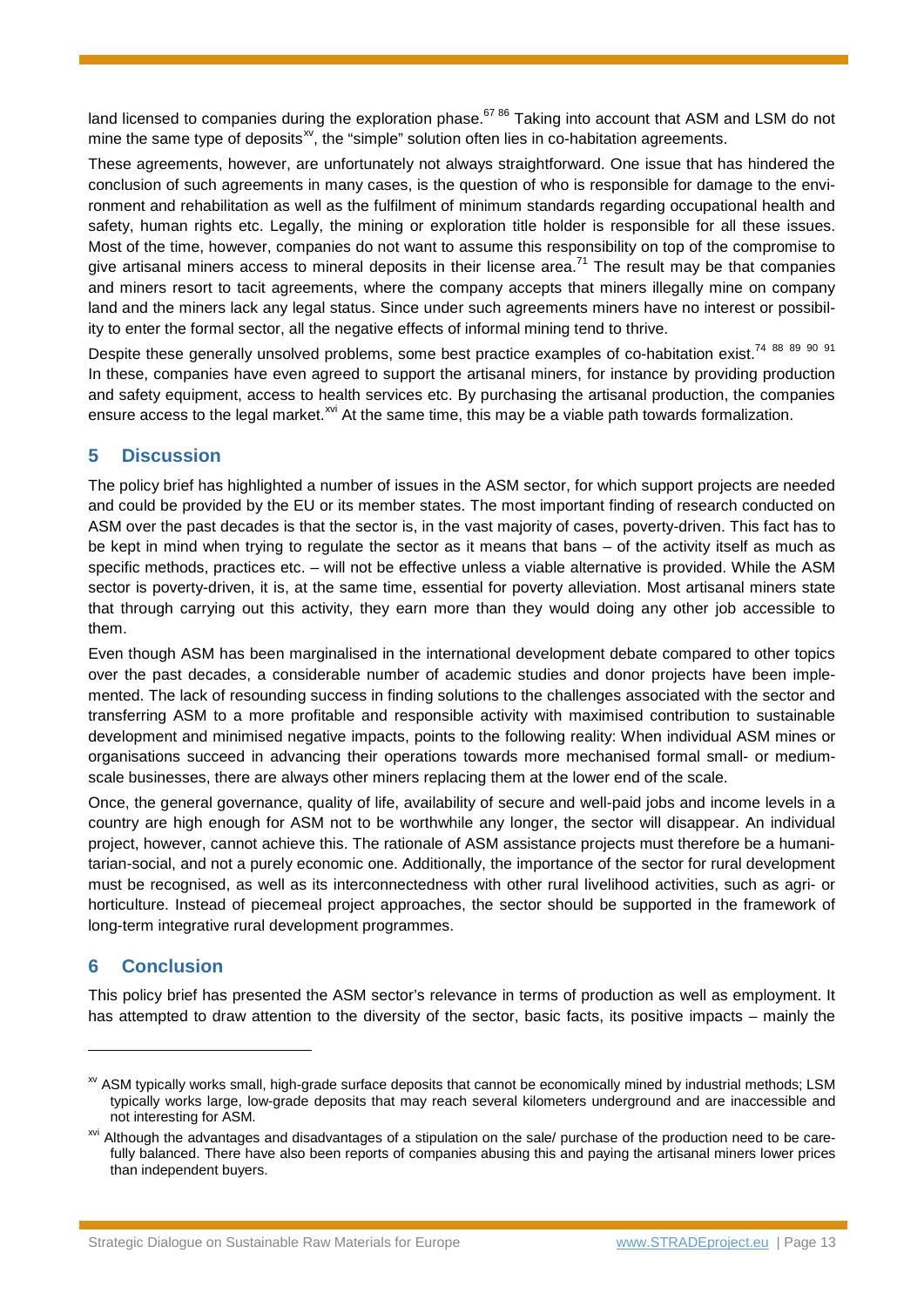contribution to rural development and poverty alleviation –, and its challenges – mostly its widespread informality, the lack of productivity, poor environmental performance, dangerous working conditions and links to conflict and human rights abuses. It also highlighted that, although different motivations exist for people to become artisanal miners, the activity is, by and large, poverty-driven.

As can be deduced from the mineral policies of several resource-rich developing and emerging countries, as well as the agendas of international mining conferences with said countries' involvement, ASM is an important topic in many parts of the world. The EU and several member states have acknowledged this and included the ASM sector in their resources policies as a topic for cooperation with such countries as well as in mining and resource governance related support programmes.

Despite its relevance, an improved knowledge base and the attention increasingly given to the sector, the policy brief also shows how ASM has been marginalised in the international development debate and the development of developing countries' mining sectors over many decades and project successes have been limited due to a piecemeal approach and the lack of continuous long-term and holistic support programmes.

The integration of ASM support into long-term holistic rural development programmes is paramount and should therefore be considered by the EU and its member states in the design of development engagements addressing the sector. In this framework, ASM formalisation has been identified as most important and promising for potential EU and member states' engagements. The topic includes several prerequisites in need of support: An appropriate legal and regulatory framework, a minimum level of organization of the miners, and adequate local governance capacities. Further topics that require support and are, ideally, addressed within the framework of holistic ASM formalization projects, but could be addressed independently if formalization is already advanced or impossible at this stage, include: Environmental management, capacity building and technical support, access to finance, government revenue generation from ASM, market access, gender equality and ASM-LSM relations.

The discussion highlighted that due to the sector being largely poverty-driven, any regulation must include the provision of viable alternatives to methods or practices it seeks to prohibit. It also stressed that individual support projects will not succeed in eliminating ASM. This will only happen, once the host country has reached a certain level of general economic development. Supporting the ASM sector and its actors is nevertheless crucial due to 1) its importance for the production of metals imported by the EU (e.g. up to 25% of gold, tantalum and tin)<sup>92</sup>, and 2) its connection to poverty and importance for poverty alleviation. It should therefore be justified from a humanitarian-social perspective instead of a purely economic one.

The EU and its member states, through well-designed integrated programmes, can effectively improve mining practices and the living conditions of artisanal and small-scale mining communities. There is more leverage for the EU in the ASM than in the industrial mining sector as it calls for direct support engagements instead of secondary support to EU mining companies active in developing and emerging countries. It is, however, important to note the need for solutions to be designed, put forward and monitored by those who work in the sector.

Recommendations to the EU and its member states therefore include to continue and intensify their efforts to support the ASM sector in resource-rich developing and emerging countries, to work towards a better integration of ASM support into holistic long-term rural development programmes and to improve donor coordination in this field.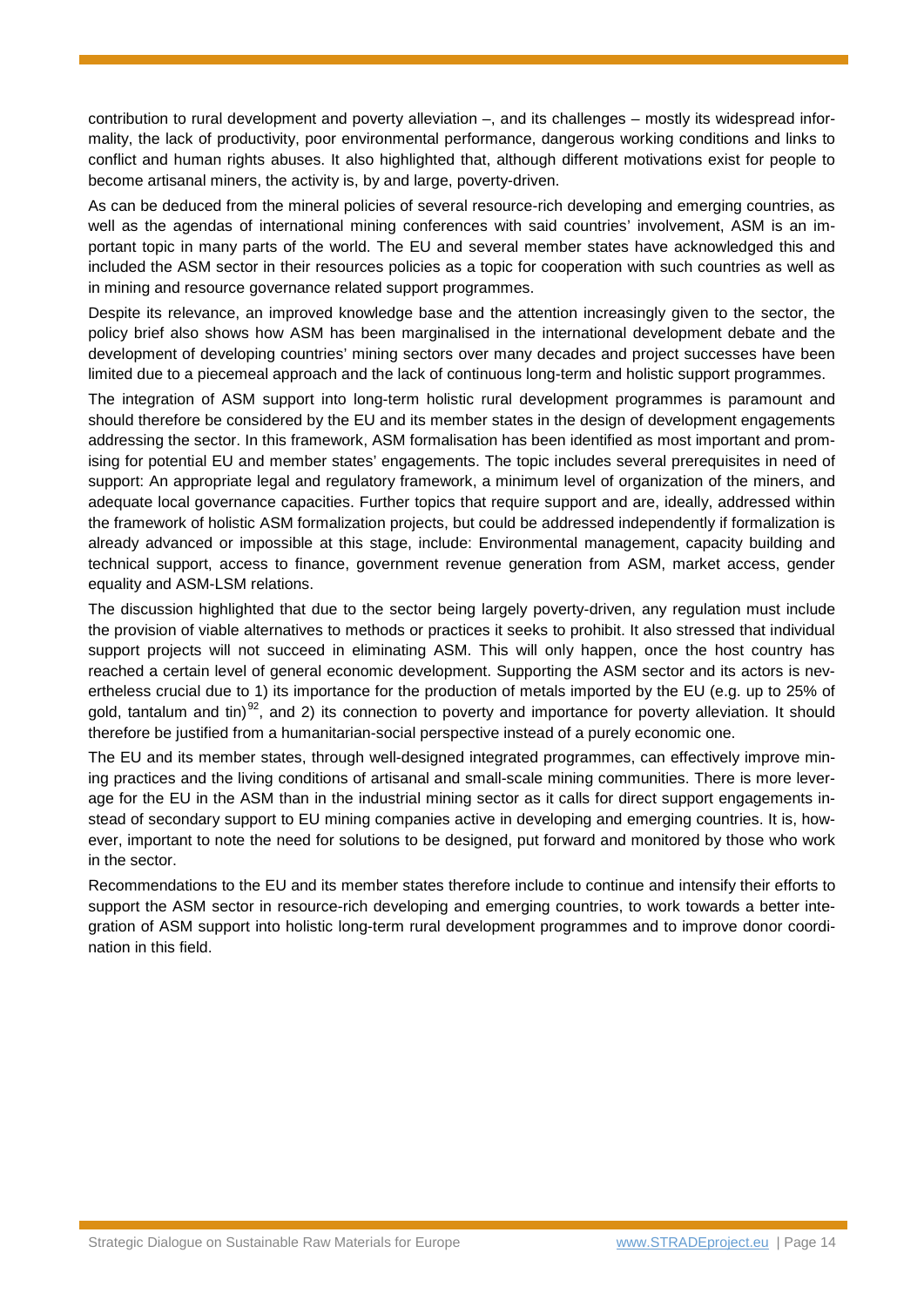# Strategic Dialogue on Sustainable Raw Materials for Europe [www.STRADEproject.eu](http://www.stradeproject.eu/) | Page 15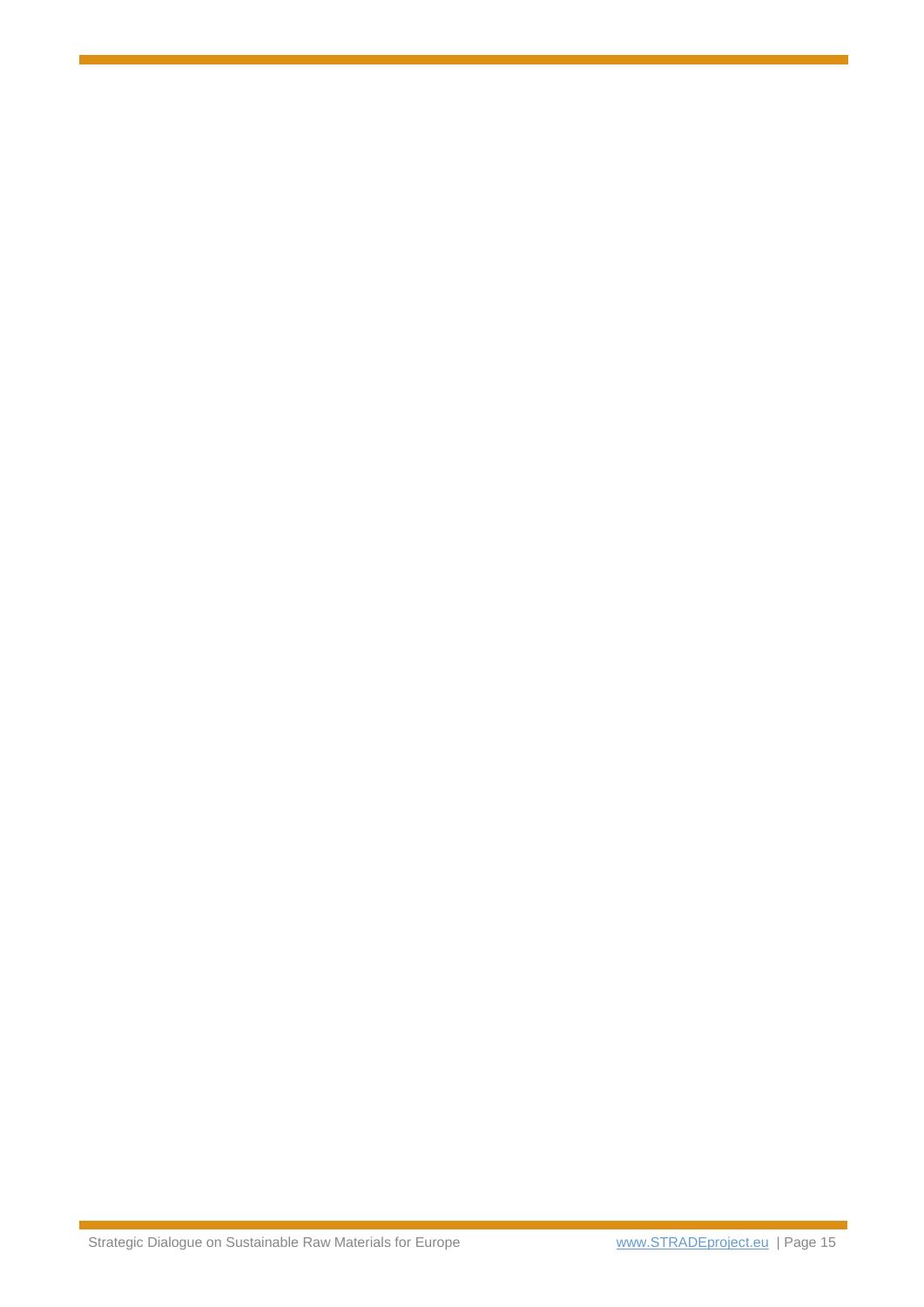## **References**

 $1$  Banchirigah, Sadia Mohammed (2006) 'How have reforms fuelled the expansion of artisanal mining? Evidence from sub-Saharan Africa' Resources Policy, 31: 165-171.

<sup>2</sup> ILO (International Labour Organisation) (1999), 'Social and labour issues in small-scale mines' (report for discussion at the Tripartite Meeting on Social and Labour Issues in Small-scale Mines, International Labour Organisation, Sectoral Activities Programme), International Labour Office, Geneva.

[https://unites.uqam.ca/gmf/globalmercuryforum/files/articles/small\\_scale\\_mining/General%20ILO%201999%](https://unites.uqam.ca/gmf/globalmercuryforum/files/articles/small_scale_mining/General%20ILO%201999%20-%20Social%20and%20labour%20in%20small-scale%20mines.pdf)<br>20-%20Social%20and%20labour%20in%20small-scale%20mines.pdf (accessed 10.10.2017).

 $\frac{3}{2}$  OECD (2016), OECD Due Diligence Guidance for Responsible Supply Chains of Minerals from Conflict-<br>Affected and High-Risk Areas: Third Edition, OECD Publishing, Paris. P. 64. Affected and High-Risk Areas: Third Edition, OECD Publishing, Paris. P. 64.<br>http://www.oecd.org/daf/inv/mne/OECD-Due-Diligence-Guidance-Minerals-Edition3.pdf (accessed <http://www.oecd.org/daf/inv/mne/OECD-Due-Diligence-Guidance-Minerals-Edition3.pdf> 19.09.2017).

<sup>4</sup> Bryceson, Deborah F., Eleanor Fisher, Jesper B. Jonsson, Rosemarie Mwaipopo (2014) (Eds.): Mining and Social Transformation in Africa. Mineralizing and democratizing trends in artisanal production. London and New York: Routledge.

<sup>5</sup> Buxton, A. (2013): Responding to the challenge of artisanal and small-scale mining. How can knowledge networks help? IIED, London. Sustainable Markets papers. P. 3.<http://pubs.iied.org/pdfs/16532IIED.pdf> (accessed 10.10.2017).

Jennings, N.S. (1993): "Small-scale mining in developing countries: Addressing labour and social issues", in Guidelines for the development of small/medium-scale mining. United Nations, New York. P. 90-97. [https://unites.uqam.ca/gmf/globalmercuryforum/files/articles/small\\_scale\\_mining/General%20ILO%201999%](https://unites.uqam.ca/gmf/globalmercuryforum/files/articles/small_scale_mining/General%20ILO%201999%20-%20Social%20and%20labour%20in%20small-scale%20mines.pdf) [20-%20Social%20and%20labour%20in%20small-scale%20mines.pdf](https://unites.uqam.ca/gmf/globalmercuryforum/files/articles/small_scale_mining/General%20ILO%201999%20-%20Social%20and%20labour%20in%20small-scale%20mines.pdf) (accessed 10.10.2017).

<sup>7</sup> Hentschel, Thomas, Felix Hruschka, Michael Priester (2002) 'Global Report on Artisanal and Small-Scale Mining'. Working Paper 70, Mining, Minerals and Sustainable Development (MMSD) Project, International Institute for Environment and Development (IIED), London.

 $8$  Hruschka, F. and C. Echavarria (2011): Rock-Solid Chances: For Responsible Artisanal Mining, in Series<br>
on Responisble ASM. No. 3 2011. Alliance for Responsible Mining [ARM]. P. 9. on Responisble ASM, No. 3 2011, Alliance for Responsible Mining [ARM]. P. [https://womin.org.za/images/impact-of-extractive-industries/women-and-artisanal-](https://womin.org.za/images/impact-of-extractive-industries/women-and-artisanal-mining/Alliance%20for%20Responsible%20Mining%20-%20Chances%20for%20Responsible%20Artisanal%20Mining.pdf)

[mining/Alliance%20for%20Responsible%20Mining%20-](https://womin.org.za/images/impact-of-extractive-industries/women-and-artisanal-mining/Alliance%20for%20Responsible%20Mining%20-%20Chances%20for%20Responsible%20Artisanal%20Mining.pdf)<br>%20Chances%20for%20Responsible%20Artisanal%20Mining.pdf (accessed 10.10.2017).

**EXPONSIBLES AZORTISAS RESPONSIBLE ARTISTS ARTISTS CONTRIGUES** (accessed 10.101.10.10.10.10.10.10.10.10.10.10.10<br><sup>9</sup> Zeballos, E.J. and S. Garry, An Overview of Employment Trends and Working Conditions by Economic Activity in Jobs Recovery: Sectoral Coverage 2010, Sectoral Activities Department, International Labour Organization (ILO).

10 Seccatore, Jacopo, Marcello Veiga, Chiara Origliasso, Tatiane Marin, Giorgio De Tomi (2014): An estimation of the artisanal small-scale production of gold in the world. In: Science of The Total Environment, Volume 496, P. 662-667, ISSN 0048-9697, https://doi.org/10.1016/j.scitotenv.2014.05.003. ume 496, P. 662-667, ISSN 0048-9697, [https://doi.org/10.1016/j.scitotenv.2014.05.003.](https://doi.org/10.1016/j.scitotenv.2014.05.003) <http://www.sciencedirect.com/science/article/pii/S0048969714006603> (accessed 10.10.2017).

<sup>11</sup> Kamlongera, P., G. Hilson (2011) 'Making the poor 'poorer' or alleviating poverty? Artisanal mining livelihoods in rural Malawi' Journal of International Development 23 (8): 1128–1139.

<sup>12</sup> Fisher, Eleanor (2007) 'Occupying the Margins: Labour Integration and Social Exclusion in Artisanal Mining in Tanzania' Development and Change, 38 (4): 735-760.

<sup>13</sup> Fisher, Eleanor, Rosemarie Mwaipopo, Wilson Mutagwaba, David Nyange, Gil Yaron (2009) "The ladder that sends us to wealth": Artisanal minig and poverty reduction in Tanzania' Resources Policy, 34 (1-2): 32- 38.

<sup>14</sup> De Failly. D., Bulakali Ntakobajira, Z., and L. Bahimba Shonja (2013): Traceability of Local Mining Flows: Governance Issues and Poverty Alleviation Challenges in the Artisanal Sector of the Democratic Republic of the Congo (DRC), in Modes of Governance and Revenue Flows in African Mining, edited by B. Campbell, 164-222, International Political Economy Series, Basingstoke, Hampshire (UK): Palgrave Macmillan, p. 165.

<sup>15</sup>Hilson, Gavin, James McQuilken (2014) 'Four decades of support for artisanal and small-scale mining in sub-Saharan Africa: A critical review' The Extractive Industries and Society 1: 104-118.

<sup>16</sup> Akwarandu, Njoku E. (2013) 'Perception of environmental impacts of small-scale mining in Nigeria: The case of Ikpeshi community' Journal of Applied Technology in Environmental Sanitation, 3 (1): 33-41.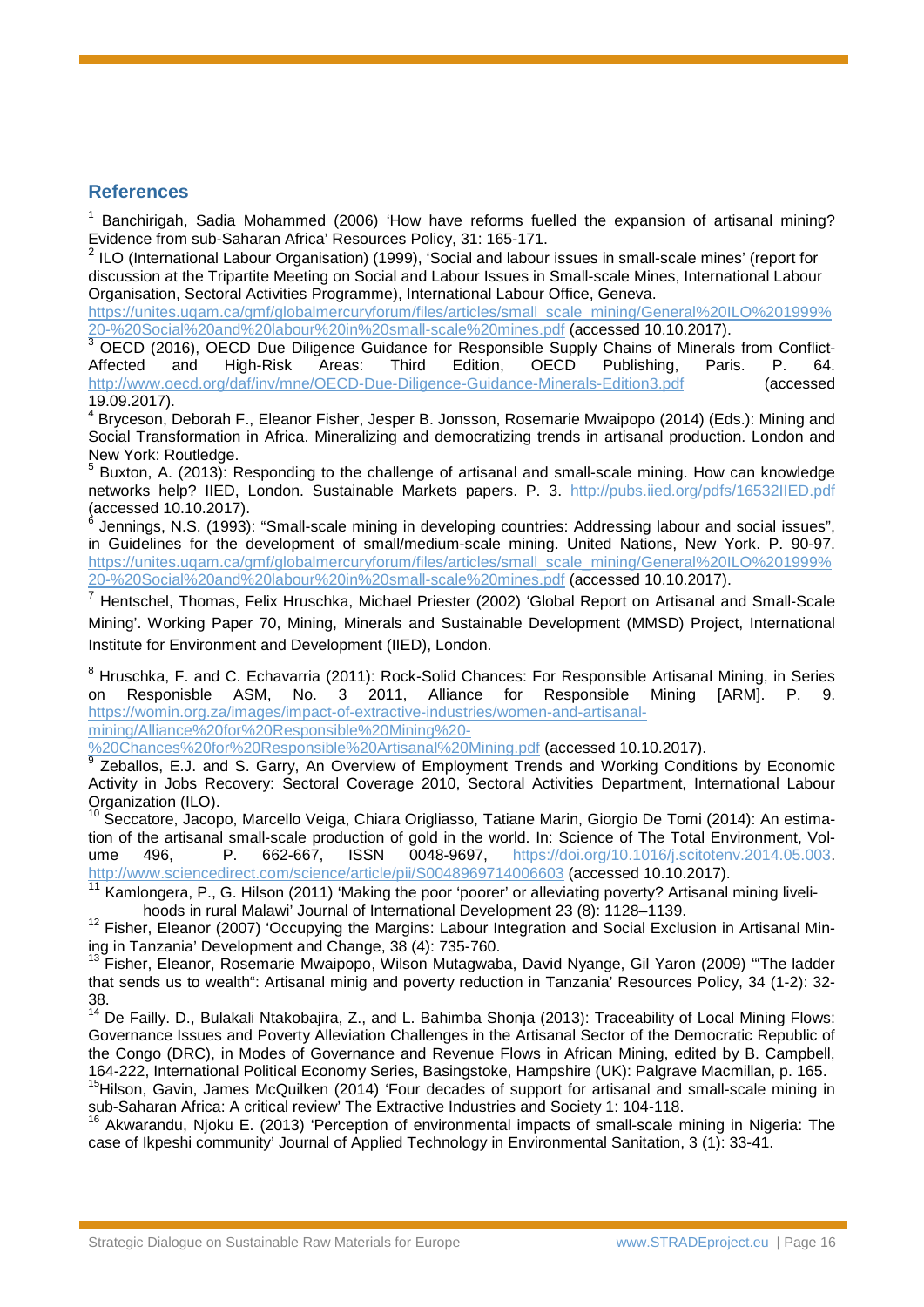$17$  Kitula, A. G. N. (2006) 'The environmental and socio-economic impacts of mining on local livelihoods in Tanzania: A case study of Geita District' Journal of Cleaner Production, 14: 405-414.

<sup>18</sup> Maponga, O., C. F. Ngorima (2003) 'Overcoming environmental problems in the gold panning sector through legislation and education: the Zimbabwean experience' Journal of Cleaner Production 11 (2): 147– 157.

<span id="page-16-0"></span><sup>19</sup> Hinton, Jennifer J., Marcello M. Veiga, A. Tadeu C. Veiga (2003) 'Clean artisanal gold mining: a utopian approach?' Journal of Cleaner Production, 11: 99-115.

<span id="page-16-1"></span>Human Rights Watch (2013) 'Toxic Toil. Child Labour and Mercury Exposure in Tanzania's Small-Scale Gold Mines', Human Rights Watch, USA.

<sup>21</sup> de Failly, Didier S.J., Zacharie Bulakali Ntakobajira and Lucien Bahimba Shonja (2013) 'Tracing Revenue Flows, Governance and the Challenges of Poverty Reduction in the Democratic Republic of Congo's Artisanal Mining Sector'. In: Campbell, Bonnie K. (2013) [Ed.] Modes of Governance and Revenue Flows of African Mining, Basingstoke: Palgrave Macmillan. 164-222.

<span id="page-16-2"></span><sup>22</sup> Raeymakers, Timothy (2010) 'Protection for Sale? War and the transformation of regulation on the Congo-Ugandan border', Development and Change, 41 (4): 563-587.

<sup>23</sup> Bleischwitz, R., M. Dittrich, C. Pierdicca (2012) 'Coltan from Central Africa, international trade and implications for any certification' Resources Policy 37 (1): 19– 29.

<span id="page-16-3"></span><sup>24</sup> Banchirigah, Sadia Mohammed, Gavin Hilson (2010) 'De-agrarianization, re-agrarianization and local economic development: Re-orientating livelihoods in African artisanal mining communities', Policy Sciences, 43 (2): 157-180.

<span id="page-16-4"></span><sup>25</sup> Maconachie, R. (2011) 'Re-agrarianising livelihoods in post-conflict sierra leone? Mineral wealth and rural change in artisanal and small-scale mining communities' Journal of International Development 23 (8): 1054– 1067.

<span id="page-16-5"></span><sup>26</sup> Maconachie, R., T. Binns (2007) "Farming miners' or 'mining farmers'?: diamond mining and rural development in post-conflict Sierra Leone' Journal of Rural Studies 23 (3): 367–380.

<sup>27</sup> Hilson, Gavin, Natalia Yakovleva (2007) 'Strained relations: A critical analysis of the mining conflict in Prestea, Ghana' Political Geography, 26: 98-119.

<span id="page-16-6"></span><sup>28</sup> Andrew, John S., Gavin Hilson (2003) 'Land Use Disputes between Small- and Large-Scale Miners: Improving Conflict Management'. In: Gavin Hilson (ed.) The Socio-Economic Impacts of Artisanal and Small-Scale Mining in Developing Countries.

<span id="page-16-7"></span><sup>29</sup> Morris, P. (1995) 'Managing relationships between Placer Dome, Inc. and artisanal miners at the Las Cristinas project in Venezuela', paper prepared for the World Bank International Round Table on Artisanal Mining, Washington DC.

<sup>30</sup> Carstens, Johanna, Gavin Hilson (2009) 'Mining, grievance and conflict in rural Tanzania', *International Development Planning Review,* 31 (3), 301-326.

<span id="page-16-8"></span>31 Carstens, Johanna (2009) 'Conflicts between small- and large-scale mining in Tanzania and Senegal. Causes, nature, and mitigation strategies'. Presentation at the Seminar Small-Scale Mining and Develop-<br>ment Aid in Africa. Copenhagen. 13/11/2009. http://sasmin.ku.dk/pdf/asm Jsm 2009.pdf/

<span id="page-16-9"></span> $32$  Hinton, Jennifer, Marcello M. Veiga, C. Beinhoff (2004) 'Women and artisanal mining: gender roles and the road ahead'. In: Gavin Hilson (Ed.) The Socio-Economic Impacts of Artisanal and Small-Scale Mining in Developing Countries. Lisse/Abingdon/Exton (PA)/Tokyo: A. A. Balkema Publishers. 161-203.

Lahiri-Dutt, Kuntala (2008) 'Digging to Survive: Women's Livelihoods in south Asia's Small Mines and Quarries' South Asian Survey 15 (2): 217–244.

<span id="page-16-10"></span><sup>34</sup> Hilson, Gavin (2012) `Poverty traps in small-scale mining communities: the case of sub-Saharan Africa'. Can. J. Dev. Stud. 33 (2), 180-197.

<span id="page-16-11"></span><sup>35</sup> Carstens, Johanna, Viviana Lozano, Jürgen Runge, Diderot Nguepjouo (2017): Aligning EU cooperation with resource-rich developing and emerging countries' needs – key elements for creating win-win partnerships and a strategy for sustainable mineral supply. STRADE Policy Brief 08/2017. [http://stradeproject.eu/fileadmin/user\\_upload/pdf/WP3\\_3\\_1-Policy-Brief-D-3-7\\_08-](http://stradeproject.eu/fileadmin/user_upload/pdf/WP3_3_1-Policy-Brief-D-3-7_08-2017_v03_final_20170925.pdf)<br>2017\_v03\_final\_20170925.pdf (accessed 24.10.2017).

<span id="page-16-12"></span>

<span id="page-16-13"></span>Farooki, Masuma: Regional stakeholder dialogue – Outlining the agendas. STRADE Policy Brief. Forthcoming.<br><sup>37</sup> http://jafmining.org/agm-2017/ (accessed 25.10.2017).

<span id="page-16-14"></span><sup>38</sup> European Commission (2008): The raw materials initiative — meeting our critical needs for growth and jobs in Europe. <http://eur-lex.europa.eu/legal-content/EN/ALL/?uri=CELEX:52008DC0699> (accessed 08.03.2017).

<span id="page-16-15"></span>European Commission (2013): Strategic Implementation Plan (SIP) for the European Innovation Partner-<br>1990 (EIP) on Raw Materials. https://ec.europa.eu/growth/tools-databases/eip-rawship (EIP) on Raw Materials. [https://ec.europa.eu/growth/tools-databases/eip-raw](https://ec.europa.eu/growth/tools-databases/eip-raw-materials/en/content/strategic-implementation-plan-part-ii#III.%20International)[materials/en/content/strategic-implementation-plan-part-ii#III.%20International](https://ec.europa.eu/growth/tools-databases/eip-raw-materials/en/content/strategic-implementation-plan-part-ii#III.%20International) (accessed 23.03.2017).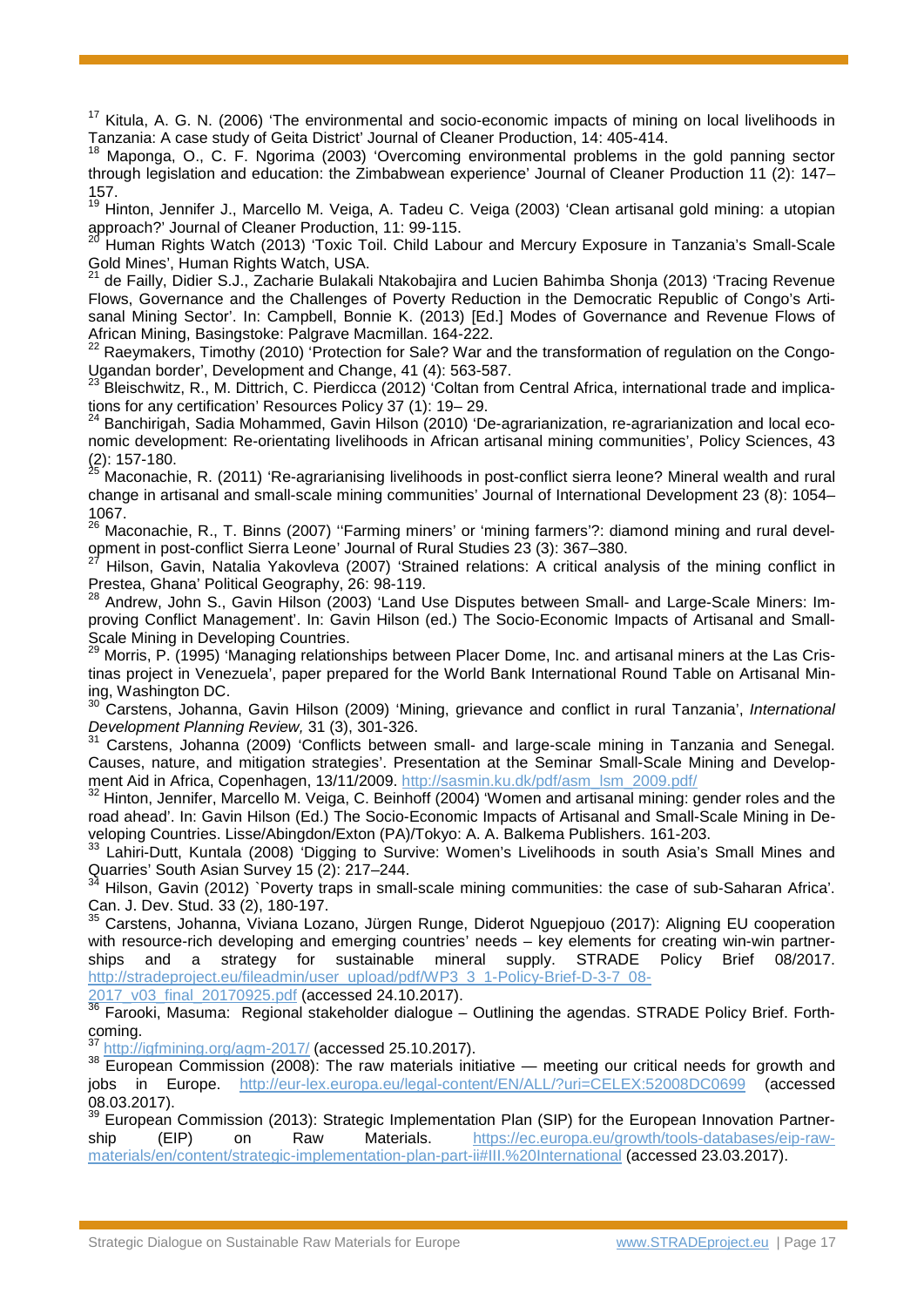<span id="page-17-0"></span> $40$  Swiss Federal Department of Foreign Affairs FDFA (2011): SDC experiences with Formalization and Responsible Environmental Practices in Artisanal and Small-scale Gold Mining in Latin America and Asia<br>(Mongolia). https://www.files.ethz.ch/isn/154963/resource\_en\_216063.pdf (accessed 26.09.2017).

<span id="page-17-2"></span>

<span id="page-17-1"></span>41 <http://siteresources.worldbank.org/INTOGMC/Resources/CASMFACTSHEET.pdf> (accessed 08.11.2017).<br>42 <http://www.artisanalmining.org/> (accessed 08.11.2017).<br><sup>43 43</sup> Blackmore, Emma, Caren Holzman, Abbi Buxton (2013): Scaling scale mining. Innovations for inclusivity. IIED Sustainable Markets Linking Worlds Series.<br>http://pubs.iied.org/16545IIED/ (accessed 24.10.2017).

<span id="page-17-4"></span><span id="page-17-3"></span>45 <http://www.mercuryconvention.org/Home/tabid/3360/language/en-US/Default.aspx> (accessed 26.09.2017).<br>45 Hilson, Gavin (2009): Small-scale mining, poverty and economic development in sub-Saharan Africa: an overview. Resources Policy 34 (1-2). P. 1-5.

<sup>46</sup> World Bank (2012): Gender Dimensions of Artisanal and Small-Scale Mining. A Rapid Assessment Toolkit. [https://siteresources.worldbank.org/INTEXTINDWOM/Resources/Gender\\_and\\_ASM\\_Toolkit.pdf](https://siteresources.worldbank.org/INTEXTINDWOM/Resources/Gender_and_ASM_Toolkit.pdf) (accessed 24.10.2017).

<span id="page-17-6"></span><span id="page-17-5"></span>47 Wotruba, Hermann, Thomas Hentschel, Karen Livan, Felix Hruschka, Michael Priester (1998): Environmental Management in Small-Scale Mining. Swiss Agency for Development and Cooperation (COSUDE), Integrated Management of the Environment in Small Mining (Medmin) Programme, Projekt-Consult GmbH,

<span id="page-17-8"></span>

<span id="page-17-7"></span>Mining without Contamination (PMSC) Project. ISBN: 3-905399-71-7.<br><sup>48</sup> <https://ssmtc.wordpress.com/> (accessed 07.11.2017).<br><sup>49</sup> [http://www.dirmingeol.sn/sous\\_menu/cdcm\\_appui\\_orpail.php](http://www.dirmingeol.sn/sous_menu/cdcm_appui_orpail.php) (accessed 07.11.2017).<br><sup>50</sup> European Dominican Republic, Country Level Evaluation. https://www.oecd.org/derec/ec/Evaluation-of-EC-<br>cooperation-with-the-Dominican-Republic-annexes.pdf (accessed 07.11.2017).

<span id="page-17-9"></span><sup>51</sup> IISD (2014): Supporting Implementation of the Mining Policy Framework in Member States of the Intergovernmental Forum on Mining, Minerals, Metals and Sustainable Development DOMINICAN REPUBLIC: Assessment of implementation readiness. https://www.iisd.org/sites/default/files/publications/mpf-dominican-<br>republic-mining-sustainable-development-en.pdf (accessed 07.11.2017).

<span id="page-17-11"></span><span id="page-17-10"></span><sup>52</sup> <http://developmentminerals.org/index.php/en/> (accessed 07.11.2017).<br>
http://developmentminerals.org/images/pdf/ACP-EU-Development-Minerals-Programme-Summary\_rvsd-<br>
ENG.pdf (accessed 07.11.2017).

<span id="page-17-12"></span><https://www.giz.de/en/downloads/giz2014-en-strengthening-good-governance-extractive-sector.pdf> (accessed 10.11.2017). 55

<span id="page-17-13"></span>[https://www.bgr.bund.de/DE/Themen/Zusammenarbeit/TechnZusammenarbeit/Projekte/projekte\\_node.html](https://www.bgr.bund.de/DE/Themen/Zusammenarbeit/TechnZusammenarbeit/Projekte/projekte_node.html) (accessed 10.11.2017). 56

<span id="page-17-14"></span><https://devtracker.dfid.gov.uk/search?query=mining+mineral+resources+artisanal+mining&includeClosed=1> responsibleminerals.eu/ (accessed 10.11.2017).<br><sup>57</sup> https://europeanpartnership-responsibleminerals.eu/ (accessed 10.11.2017).

<span id="page-17-15"></span>58 UNEP (2012): Analysis of formalization approaches in the artisanal and small-scale gold mining sector based on experiences in Ecuador, Mongolia, Peru, Tanzania and Uganda. United Nations Environment Programme, Division of Technology, Industry and Economics (DTIE), Chemicals Branch, Geneva. P. 2. [https://wedocs.unep.org/bitstream/handle/20.500.11822/11357/Formalization\\_Document\\_Final\\_June\\_2012.](https://wedocs.unep.org/bitstream/handle/20.500.11822/11357/Formalization_Document_Final_June_2012.pdf?sequence=1&isAllowed=y)

<span id="page-17-17"></span><span id="page-17-16"></span>[pdf?sequence=1&isAllowed=y](https://wedocs.unep.org/bitstream/handle/20.500.11822/11357/Formalization_Document_Final_June_2012.pdf?sequence=1&isAllowed=y) (accessed 10.10.2017).<br><sup>59</sup> Blackmore, Emma, Caren Holzman, Abbi Buxton (2013): Scaling up certification in artisanal and smallscale mining. Innovations for inclusivity. IIED Sustainable Markets Linking Worlds Series.<br>http://pubs.iied.org/16545IIED/ (accessed 24.10.2017).

<span id="page-17-18"></span>60 UNEP (2012): Analysis of formalization approaches in the artisanal and small-scale gold mining sector based on experiences in Ecuador, Mongolia, Peru, Tanzania and Uganda. United Nations Environment Programme, Division of Technology, Industry and Economics (DTIE), Chemicals Branch, Geneva. [https://wedocs.unep.org/bitstream/handle/20.500.11822/11357/Formalization\\_Document\\_Final\\_June\\_2012.](https://wedocs.unep.org/bitstream/handle/20.500.11822/11357/Formalization_Document_Final_June_2012.pdf?sequence=1&isAllowed=y)<br>pdf?sequence=1&isAllowed=y (accessed 10.10.2017).

<span id="page-17-21"></span><span id="page-17-20"></span><span id="page-17-19"></span>81 Weber-Fahr, Monika, John E. Strongman, Ramani Kunayagam, Gary McMahon, Christopher Sheldon (2002): Mining. Volume 2 – Macroeconomic and Sectoral Approaches, World Bank, Washington DC. [http://siteresources.worldbank.org/INTPRS1/Resources/383606-1205334112622/4251\\_chap25.pdf](http://siteresources.worldbank.org/INTPRS1/Resources/383606-1205334112622/4251_chap25.pdf) (accessed 26.09.2017).

<span id="page-17-22"></span>Intergovernmental Forum on Mining, Minerals, Metals and Sustainable Development (IGF) (2017): IGF Guidance for governments: Managing artisanal and small-scale mining. Winnipeg: IISD. [http://www.iisd.org/sites/default/files/publications/igf-guidance-for-governments-](http://www.iisd.org/sites/default/files/publications/igf-guidance-for-governments-asm_0.pdf?utm_source=website-IGF&utm_medium=website&utm_campaign=asm-en)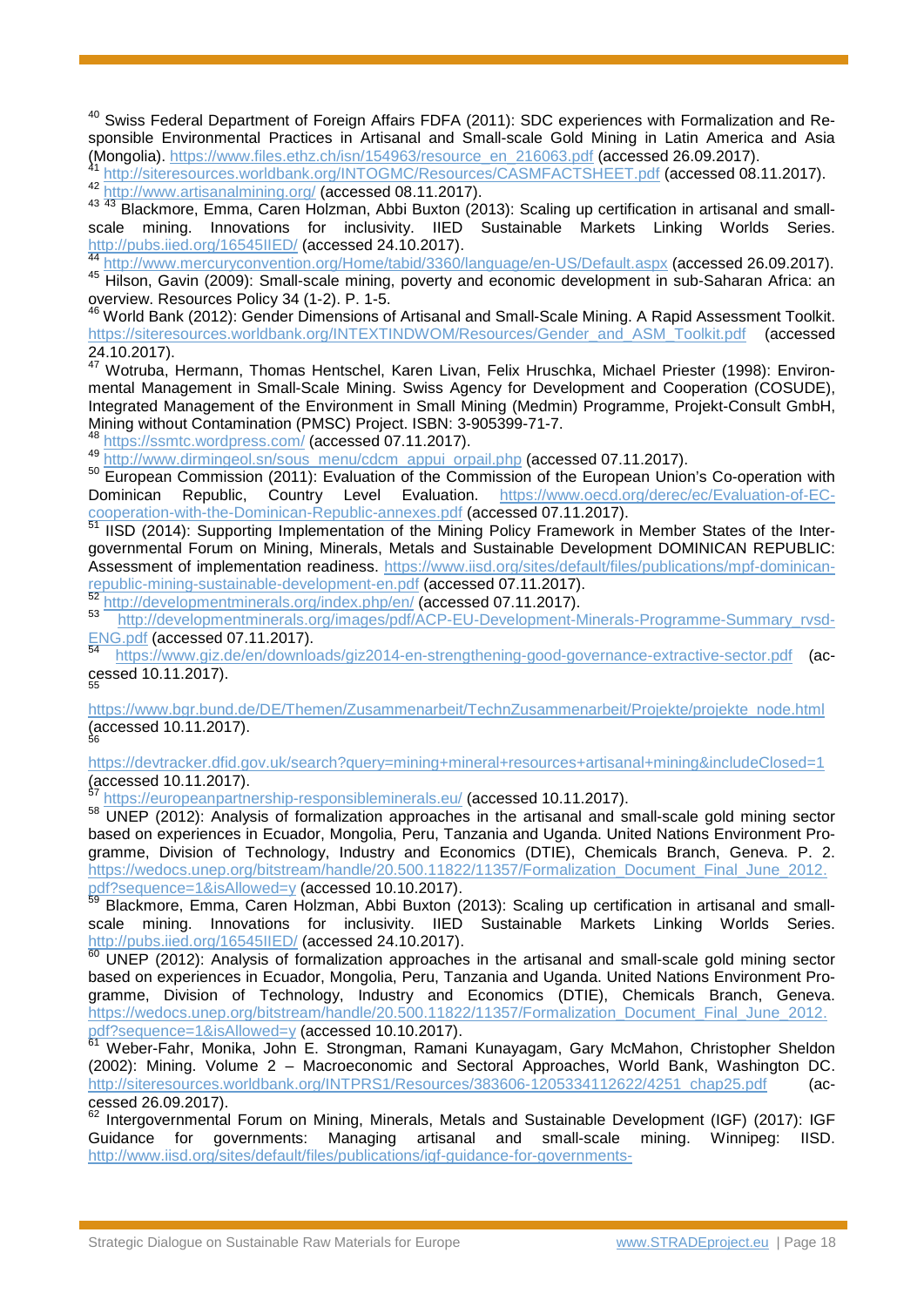<span id="page-18-0"></span>[asm\\_0.pdf?utm\\_source=website-IGF&utm\\_medium=website&utm\\_campaign=asm-en](http://www.iisd.org/sites/default/files/publications/igf-guidance-for-governments-asm_0.pdf?utm_source=website-IGF&utm_medium=website&utm_campaign=asm-en) (accessed 22.12.2017).

<span id="page-18-1"></span>63 Barreto, Laura (2011): Responsible Mining: Analysis for stakeholders on formalization in the artisanal and small-scale gold mining sector based in experience in Latin America, Africa and Asia. [https://commdev.org/wp-content/uploads/2015/06/Analysis-stakeholders-formalization-artisanal-and-small-](https://commdev.org/wp-content/uploads/2015/06/Analysis-stakeholders-formalization-artisanal-and-small-scale-gold-mining-sector-based-experiences-Latin-America-Africa-Asia.pdf)

<span id="page-18-3"></span><span id="page-18-2"></span>[scale-gold-mining-sector-based-experiences-Latin-America-Africa-Asia.pdf](https://commdev.org/wp-content/uploads/2015/06/Analysis-stakeholders-formalization-artisanal-and-small-scale-gold-mining-sector-based-experiences-Latin-America-Africa-Asia.pdf) (accessed 25.10.2017).<br><sup>64</sup> Personal communication with Willison Mutagwaba, Mining and ASM Consultant from Tanzania (16.11.2017).

<span id="page-18-4"></span><sup>65</sup> Manji, A. (2003): Capital, labour and land relations in Africa: a gender analysis of the World Bank's Policy Research Report on Land Institutions and Land Policy. Third World Quarterly, 24, p. 97-114.

<span id="page-18-5"></span> $66$  Berry, S. (2009): Property, authority and citizenship: land claims, politics and the dynamics of social division in West Africa. Development and Change, 40, p. 23-45.

<span id="page-18-6"></span>Swiss Federal Department of Foreign Affairs FDFA (2011): SDC experiences with Formalization and Responsible Environmental Practices in Artisanal and Small-scale Gold Mining in Latin America and Asia (Mongolia). P. 26. [https://www.files.ethz.ch/isn/154963/resource\\_en\\_216063.pdf](https://www.files.ethz.ch/isn/154963/resource_en_216063.pdf) (accessed 26.09.2017).<br><sup>68</sup> Personal communication with Michael Priester, ASM consultant (13.09.2017).<br><sup>69</sup> Pact World (2015): A Golden Opportu

<span id="page-18-7"></span>

Zimbabwe. http://www.pactworld.org/download/1747/nois/AGoldenOpportunity\_27Oct15.pdf (accessed 25.10.2017)

<span id="page-18-10"></span><span id="page-18-9"></span><span id="page-18-8"></span><sup>70</sup> Farooki, Masuma, Laura Cramphorn, Alexander Malden (2016): European Union's Approach to Raw Materi-als Engagements: A Review of Engagements with Third Countries. STRADE Policy Brief 01/2016. [http://stradeproject.eu/fileadmin/user\\_upload/pdf/PolicyBrief\\_01-2016\\_May2016\\_FINAL.pdf](http://stradeproject.eu/fileadmin/user_upload/pdf/PolicyBrief_01-2016_May2016_FINAL.pdf) (accessed

<span id="page-18-11"></span>09.11.2017).<br><sup>71</sup> UNEP (2012): Analysis of formalization approaches in the artisanal and small-scale gold mining sector based on experiences in Ecuador, Mongolia, Peru, Tanzania and Uganda. A compendium of case studies. United Nations Environment Programme, Geneva. [http://www.eisourcebook.org/cms/End%20June%202013/Five%20Countries%20ASM%20Case%20Studies.](http://www.eisourcebook.org/cms/End%20June%202013/Five%20Countries%20ASM%20Case%20Studies.pdf)

<span id="page-18-13"></span><span id="page-18-12"></span>[pdf](http://www.eisourcebook.org/cms/End%20June%202013/Five%20Countries%20ASM%20Case%20Studies.pdf) (accessed 10.10.2017).<br><sup>72</sup> Personal communication with Michael Priester, ASM consultant (13.11.2017).<br><sup>73</sup> RCS Global (2016): State gold-buying programmes: Effective instruments to reform the artisanal and<br>small-scal

<span id="page-18-14"></span> $74$  Eslava. Nicolas (2017): Successful implementation of certification and due diligence schemes and the European Union's role. STRADE Report, forthcoming.<br><sup>75</sup> Amutabi, M., M. Lutta-Mukhebi (2001): Gender and Mining in Kenya: The Case of the Mukibira Mines in

<span id="page-18-15"></span>the Vihiga District. Jenda: A Journal of Culture and African Women's Studies1 (2): 1–23.

<sup>76</sup> Jennings, N. (1999): Social and Labour Issues in Small-Scale Mines. Report for discussion at the Tripartite<br>Meeting on Social and Labour Issues in Small-scale Mines, International Labour Organization, Geneva.

<span id="page-18-17"></span><span id="page-18-16"></span><sup>77</sup> Hayes, K. (2007): Women and Artisanal Mining in the Democratic Republic of the Congo. Pact Factfiles.<br><sup>78</sup> Hinton, Jennifer (2009): National Strategy for the Advancement of Artisanal and Small Scale Mining in Uganda.

<span id="page-18-18"></span>Hinton, Jennifer (2011): Gender Differentiated Impacts and Benefits of Artisanal Mining: Engendering Pathways out of Poverty. A Case Study in Katwe Kabatooro Town Council, Uganda. Ph.D. dissertation. **University** 

of British Columbia.

<span id="page-18-19"></span><sup>80</sup> Krishnarai, M., A. Shah (2004): State of the Indian Farmer: A Millennium Study. Volume 25: Women in Agriculture. New Delhi: Government of India.

<sup>81</sup> Susapu, Blasius and Geoff Crispin (2002): Report on Small-Scale Mining in Papua New Guinea, Mining, Mining, Mining, Mining, Mining, Mining, Mining, Mining, Mining, Mining, Mining, Mining, Mining, Mining, Mining, Minin

<span id="page-18-20"></span>82 Pact World (2015): A Golden Opportunity: Scoping Study of Artisanal and Small Scale Gold Mining in Zimbabwe, [http://www.pactworld.org/download/1747/nojs/AGoldenOpportunity\\_27Oct15.pdf](http://www.pactworld.org/download/1747/nojs/AGoldenOpportunity_27Oct15.pdf) (accessed 26.10.2017).<br><sup>83</sup> Lahiri-Dutt, Kuntala (2008): presentation at 8th Annual CASM Meeting in Brasilia, Brazil.

<span id="page-18-21"></span>84 WMMF (World Mines Ministries Forum) (2000): Mining Communities Workshop: Artisanal Mining. Proceedings of the 1st WMMF, Toronto, Canada, March 8–11.

85 World Bank (2001): Engendering Development Through Gender Equality in Rights, Resources, and Voice. New York: Oxford University Press.

<span id="page-18-22"></span>[http://siteresources.worldbank.org/PGLP/Resources/Engendering\\_Development.pdf](http://siteresources.worldbank.org/PGLP/Resources/Engendering_Development.pdf) (accessed 22.12.2017).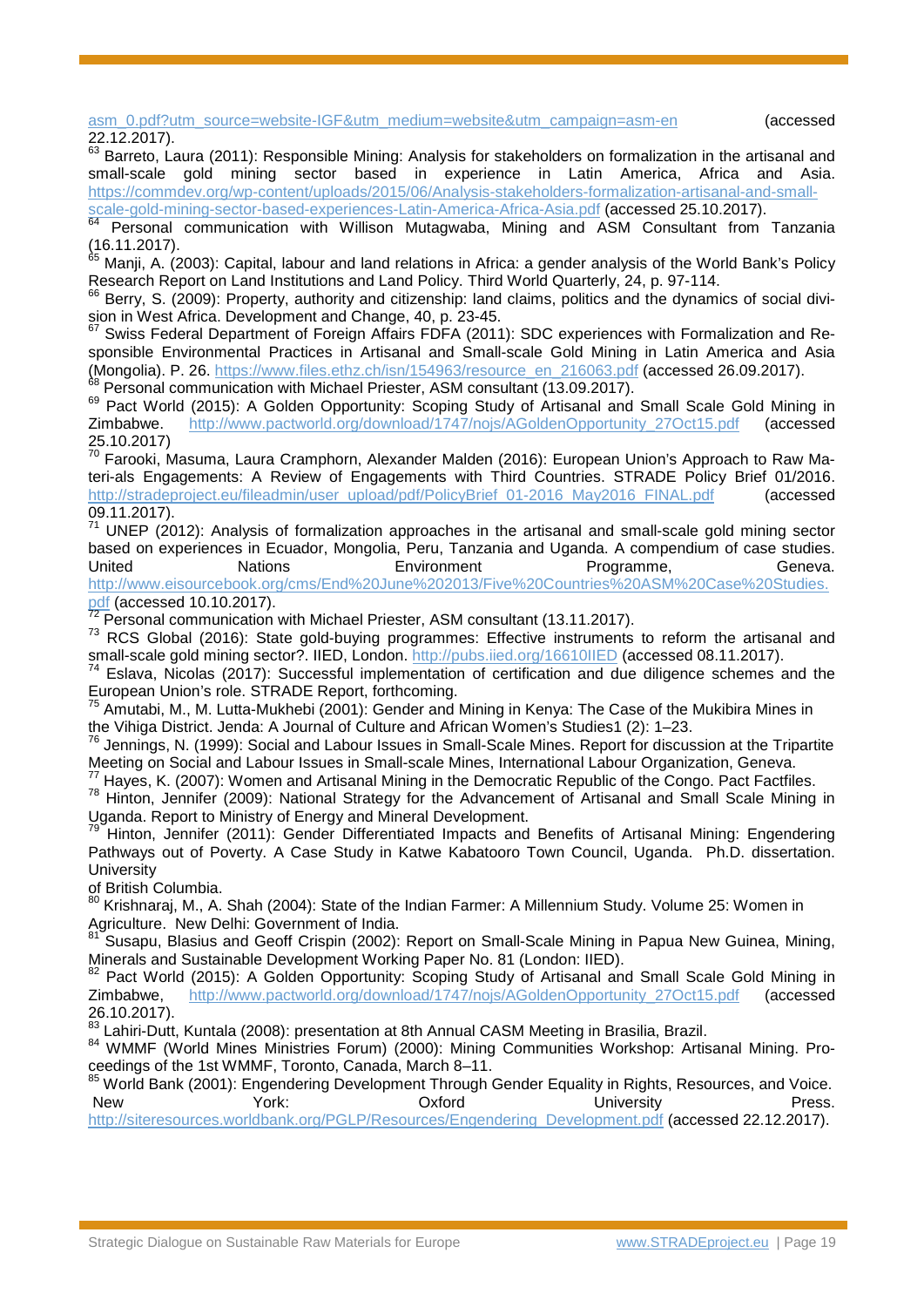<sup>86</sup> UNECA (United Nations Economic Commission for Africa) (2003): Reports on selected themes in natural resources development in Africa: artisanal and small-scale mining and technology challenges in Africa, Addis Ababa, United Nations Economic Commission for Africa (UNECA).

<span id="page-19-0"></span><sup>87</sup> Andrew, J.S. (2003): Potential application of mediation to land use conflicts in small-scale mining. Journal of Cleaner Production, 11, p. 117-130.

<span id="page-19-1"></span>88 ICMM (International Council on Mining & Metals), CASM, CommDev, IFC, World Bank (2013): Working Together. How large-scale mining can engage with artisanal and small-scale miners. [http://www.eisourcebook.org/cms/June%202013/Working%20Together,%20How%20Large](http://www.eisourcebook.org/cms/June%202013/Working%20Together,%20How%20Large-scale%20Mining%20can%20Engage%20with%20ASM.pdf)[scale%20Mining%20can%20Engage%20with%20ASM.pdf](http://www.eisourcebook.org/cms/June%202013/Working%20Together,%20How%20Large-scale%20Mining%20can%20Engage%20with%20ASM.pdf) (accessed 01.12.2017).<br>89 BGR (Bundesanstalt für Geowissenschaften und Rohstoffe) (2010): Certified Trading Chains in Mineral

<span id="page-19-2"></span>Production. Project Outline and Status. [http://www.bgr.bund.de/EN/Themen/Min\\_rohstoffe/Downloads/CTC-](http://www.bgr.bund.de/EN/Themen/Min_rohstoffe/Downloads/CTC-update-Mai2010.pdf?__blob=publicationFile&v=1)

<span id="page-19-4"></span><span id="page-19-3"></span>[update-Mai2010.pdf?\\_\\_blob=publicationFile&v=1](http://www.bgr.bund.de/EN/Themen/Min_rohstoffe/Downloads/CTC-update-Mai2010.pdf?__blob=publicationFile&v=1) (accessed 01.12.2017).<br><sup>90</sup> CASM (Communities and Small-scale mining) (2009): Mining Together. Large-Scale Mining Meets Arti-<br>sanal Mining: A Guide for Action. https://commdev. sanal Mining: A Guide for Action. [https://commdev.org/wp](https://commdev.org/wp-content/uploads/2015/05/P_Mining_Together_Large-Scale_Mining_Meets_Artisanal_Mining.pdf)[content/uploads/2015/05/P\\_Mining\\_Together\\_Large-Scale\\_Mining\\_Meets\\_Artisanal\\_Mining.pdf](https://commdev.org/wp-content/uploads/2015/05/P_Mining_Together_Large-Scale_Mining_Meets_Artisanal_Mining.pdf) (accessed 01.12.2017).

<span id="page-19-6"></span><span id="page-19-5"></span>91 Priester, Michael, Estelle Levin, Johanna Carstens, Geert Trappenier, Harrison Mitchell (2010): Mechanisation of Alluvial Artisanal Diamond Mining: Barriers and Success Factors. Diamond Development Initiative<br>(DDI International). http://www.ddiglobal.org/login/resources/mechanisation-alluvial-artisanal-diamond-(DDI International). http://www.ddiglobal.org/login/resources/mechanisation-alluvial-artisanal-diamond-<br>mining.pdf (accessed 01.12.2017).

<span id="page-19-22"></span><span id="page-19-21"></span><span id="page-19-20"></span><span id="page-19-19"></span><span id="page-19-18"></span><span id="page-19-17"></span><span id="page-19-16"></span><span id="page-19-15"></span><span id="page-19-14"></span><span id="page-19-13"></span><span id="page-19-12"></span><span id="page-19-11"></span><span id="page-19-10"></span><span id="page-19-9"></span><span id="page-19-8"></span><span id="page-19-7"></span>[mining.pdf](http://www.ddiglobal.org/login/resources/mechanisation-alluvial-artisanal-diamond-mining.pdf) (accessed 01.12.2017).<br><sup>92</sup> Dorner, Ulrike, Gudrun Franken, Maren Liedtke, Henrike Sievers (2012): Artisanal and Small-Scale Mining (ASM). POLINARES working paper no. 19.<http://pratclif.com/2015/mines-ressources/polinares/chapter7.pdf> (accessed 06.12.2017).